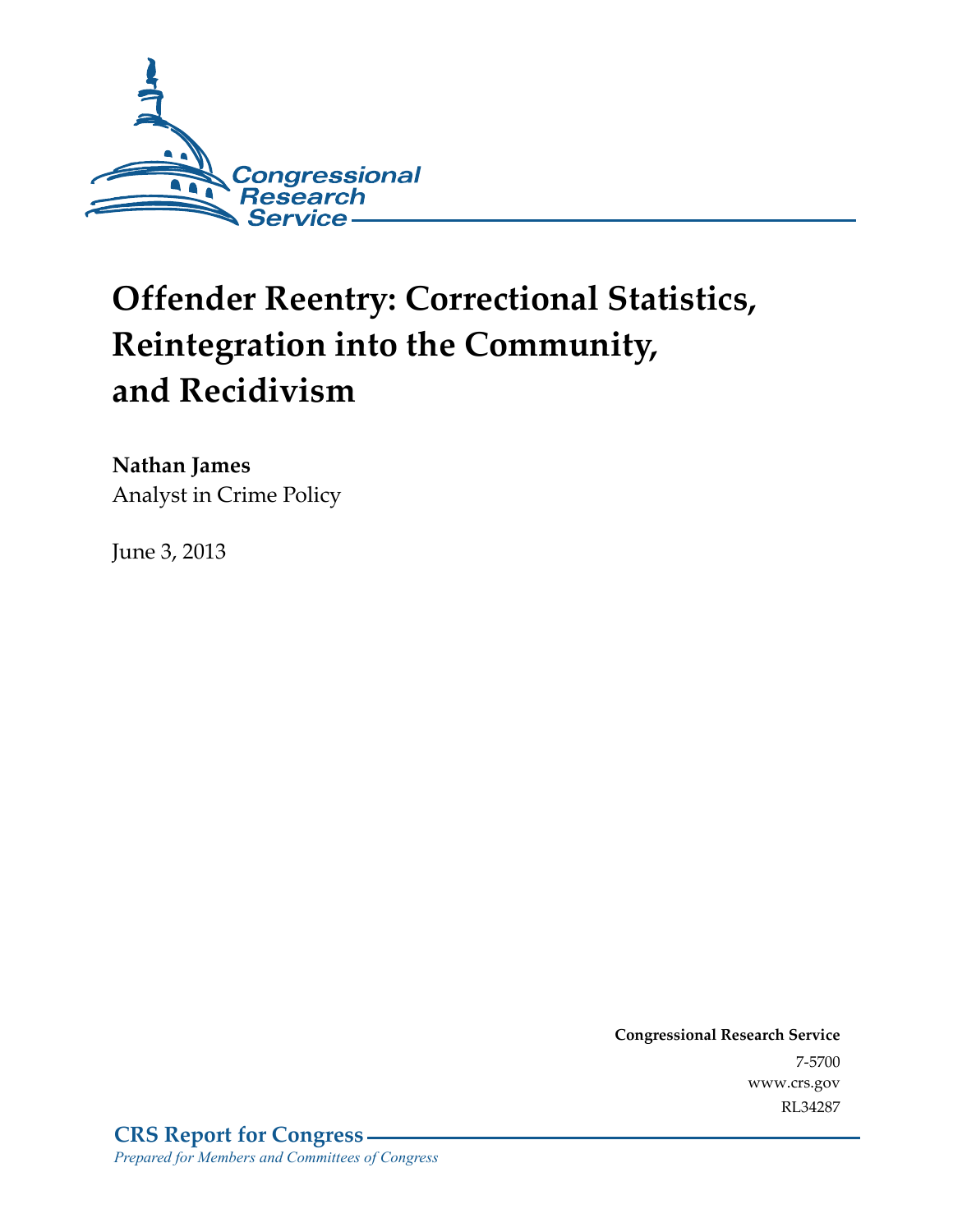# **Summary**

The prison population in the United States has been growing steadily for more than 30 years. The Bureau of Justice Statistics reports that since 2000 an average of 680,000 inmates have been released annually from state and federal prisons and almost 5 million ex-offenders are under some form of community-based supervision. Offender reentry can include all the activities and programming conducted to prepare ex-convicts to return safely to the community and to live as law-abiding citizens. Some ex-offenders, however, eventually end up back in prison. The most recent national-level recidivism study is 10 years old; this study showed that two-thirds of exoffenders released in 1994 came back into contact with the criminal justice system within three years of their release. Compared with the average American, ex-offenders are less educated, less likely to be gainfully employed, and more likely to have a history of mental illness or substance abuse—all of which have been shown to be incarceration risk factors.

Three phases are associated with offender reentry programs: programs that take place during incarceration, which aim to prepare offenders for their eventual release; programs that take place during offenders' release period, which seek to connect ex-offenders with the various services they may require; and long-term programs that take place as ex-offenders permanently reintegrate into their communities, which attempt to provide offenders with support and supervision. There is a wide array of offender reentry program designs, and these programs can differ significantly in range, scope, and methodology. Researchers in the offender reentry field have suggested that the best programs begin during incarceration and extend throughout the release and reintegration process. Despite the relative lack of research in the field of offender reentry, an emerging "what works" literature suggests that programs focusing on work training and placement, drug and mental health treatment, and housing assistance have proven to be effective.

The federal government's involvement in offender reentry programs typically occurs through grant funding, which is available through a wide array of federal programs at the Departments of Justice, Labor, Education, and Health and Human Services. However, only a handful of grant programs in the federal government are designed explicitly for offender reentry purposes.

The Second Chance Act (P.L. 110-199) was enacted on April 9, 2008. The act expanded the existing offender reentry grant program at the Department of Justice and created a wide array of targeted grant-funded pilot programs.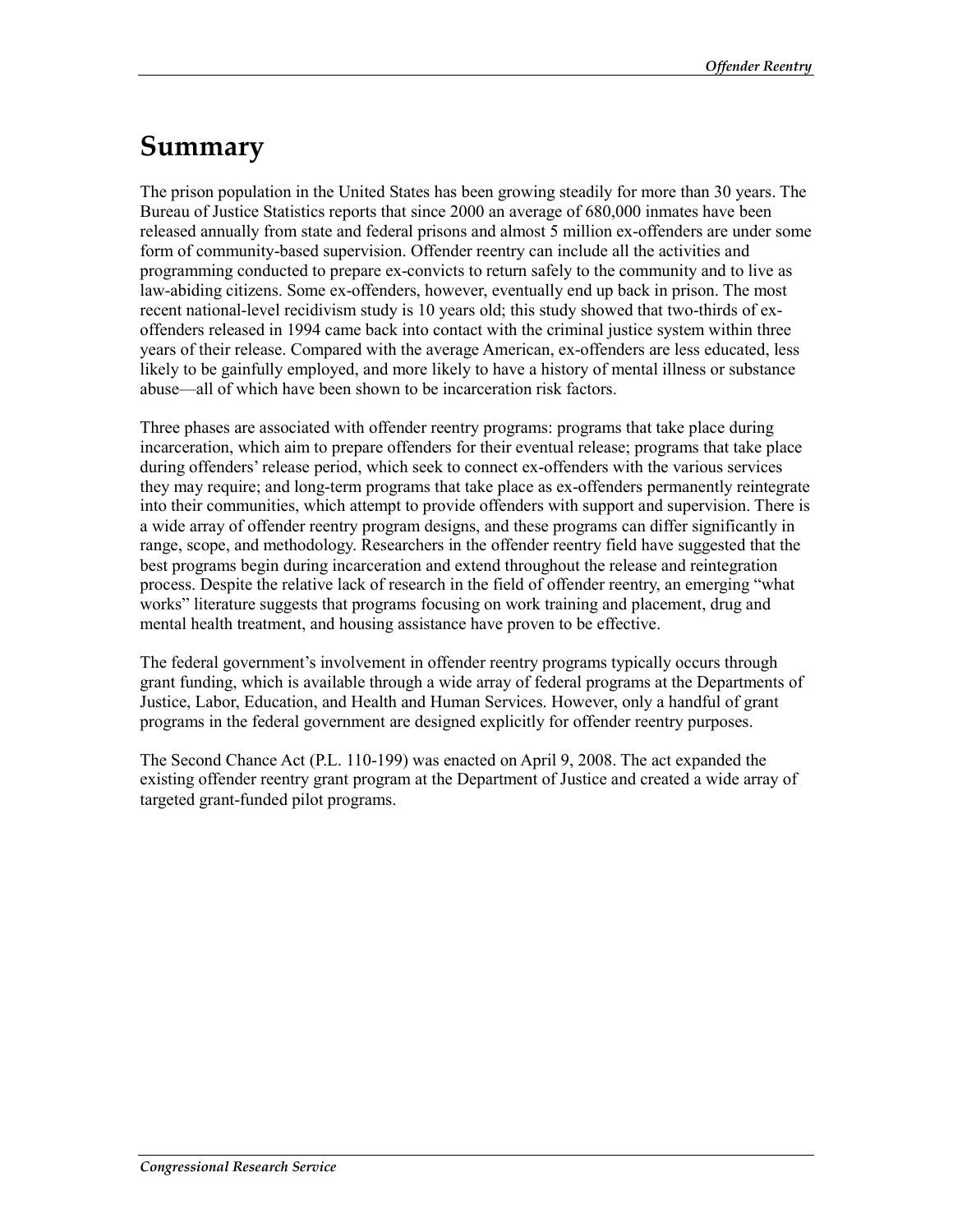# Contents

# Figures

# **Tables**

| Table 1. Authorized and Appropriated Funding for the DOJ Reentry Program, FY2001- |  |
|-----------------------------------------------------------------------------------|--|
|                                                                                   |  |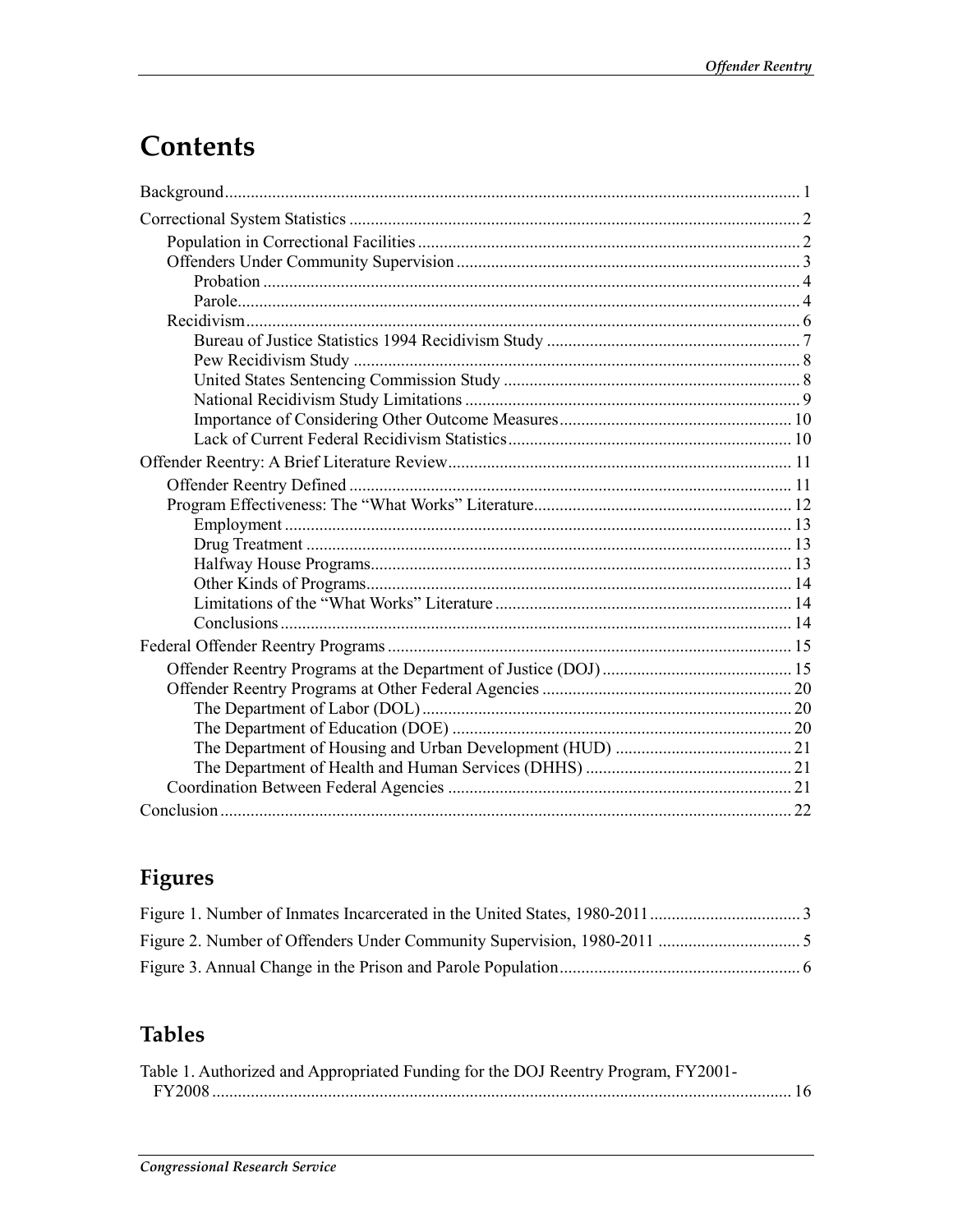| Table 2. Authorized and Appropriated Funding for the Second Chance Act Grant<br>Programs Administered by the Department of Justice, FY2009-FY2013  18 |    |
|-------------------------------------------------------------------------------------------------------------------------------------------------------|----|
| Appendixes                                                                                                                                            |    |
|                                                                                                                                                       | 24 |
| Contacts                                                                                                                                              |    |
|                                                                                                                                                       | 33 |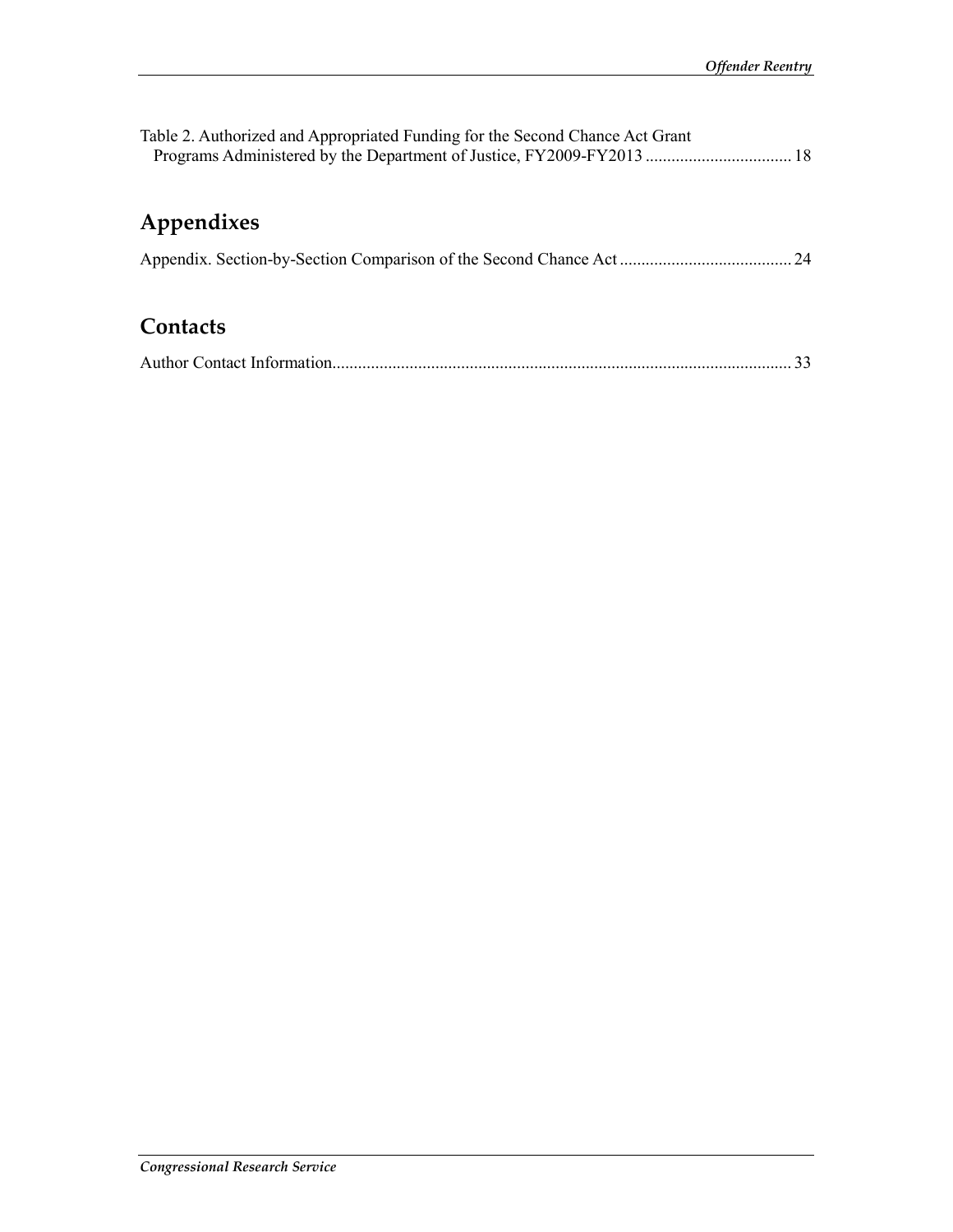# **Background**

Over 95% of the prison population today will be released at some point in the future.<sup>1</sup> Since 2000, an average of  $682,000$  inmates have been released annually from state and federal prisons.<sup>2</sup> The Department of Justice's (DOJ's) Bureau of Justice Statistics (BJS) has estimated that two-thirds of all released prisoners will commit new offenses (recidivate) within three years of their release.<sup>3</sup> Many studies have indicated that reentry initiatives that combine work training and placement with counseling and housing assistance can reduce recidivism rates.<sup>4</sup> According to the BJS, the average per prisoner cost of incarceration in state prison in 2010 was approximately \$28,000 per year.<sup>5</sup> States collectively spent nearly \$48.5 billion on their correctional systems in 2010, the most recent year for which data are available.<sup>6</sup>

Offender reentry includes all the activities and programming conducted to prepare ex-convicts to return safely to the community and to live as law-abiding citizens. Reentry programs are typically divided into three phases: programs that prepare offenders to reenter society while they are in prison, programs that connect ex-offenders with services immediately after they are released from prison, and programs that provide long-term support and supervision for ex-offenders as they settle into communities permanently. Offender reentry programs vary widely in range, scope, and methodology. The best-designed programs, according to the research in the field, are those that span all three phases.<sup>7</sup>

A Government Accountability Office (GAO) report also suggests that post-release planning should begin as early as possible, ideally as soon as an inmate is admitted into prison or even immediately after sentencing. Such planning could include helping the offender to develop the skills and knowledge base necessary to find a job and have access to education, such as General Equivalency Degree classes for those who have not completed high school, and either vocational training or college classes for those that have completed high school but have not entered into a career.<sup>8</sup>

As offenders approach their release date, the research suggests that reentry planning focus on connecting offenders with the community and workplace resources they will need to get

<sup>&</sup>lt;sup>1</sup> U.S. Department of Justice, Office of Justice Programs, "Reentry," http://www.reentry.gov/.

<sup>2</sup> Paul Guerino, Paige M. Harrison, and William J. Sabol, *Prisoners in 2010*, U.S. Department of Justice, Office of Justice Programs, Bureau of Justice Statistics, NCJ 236096, Washington, DC, December 2011, p. 5, http://www.bjs.gov/content/pub/pdf/p10.pdf

<sup>&</sup>lt;sup>3</sup> U.S. Department of Justice, Office of Justice Programs, Bureau of Justice Statistics, "Reentry Trends in the United States: Recidivism," available at http://www.ojp.usdoj.gov/bjs/reentry/recidivism.htm. Hereafter cited as "Reentry Trends."

<sup>4</sup> Wilkinson, Reginald A., Director of the Ohio Department of Rehabilitation and Correction, "Offender Reentry: A Storm Overdue," Paper Prepared for Third National Forum on Restorative Justice, March 2002, available at http://www.drc.state.oh.us/web/Articles/article98.htm. Hereafter cited as "A Storm Overdue."

<sup>5</sup> Tracey Kyckelhahn, *State Corrections Expenditures, FY1982-2010*, U.S. Department of Justice, Office of Justice Programs, Bureau of Justice Statistics, NCJ239672, Washington, DC, December 2012, p. 4, http://www.bjs.gov/ content/pub/pdf/scefy8210.pdf.

<sup>6</sup> Ibid., p. 11.

<sup>7</sup> U.S. Department of Justice, Office of Justice Programs, "Learn About Reentry," http://www.reentry.gov/learn.html. Hereafter cited as "Learn About Reentry."

<sup>&</sup>lt;sup>8</sup> U.S. Government Accountability Office, "Prisoner Release: Trends and Information on Reintegration Programs," GAO-01-483, June 2001, pp. 19-25. Hereafter referred to as "GAO Prisoner Release Report."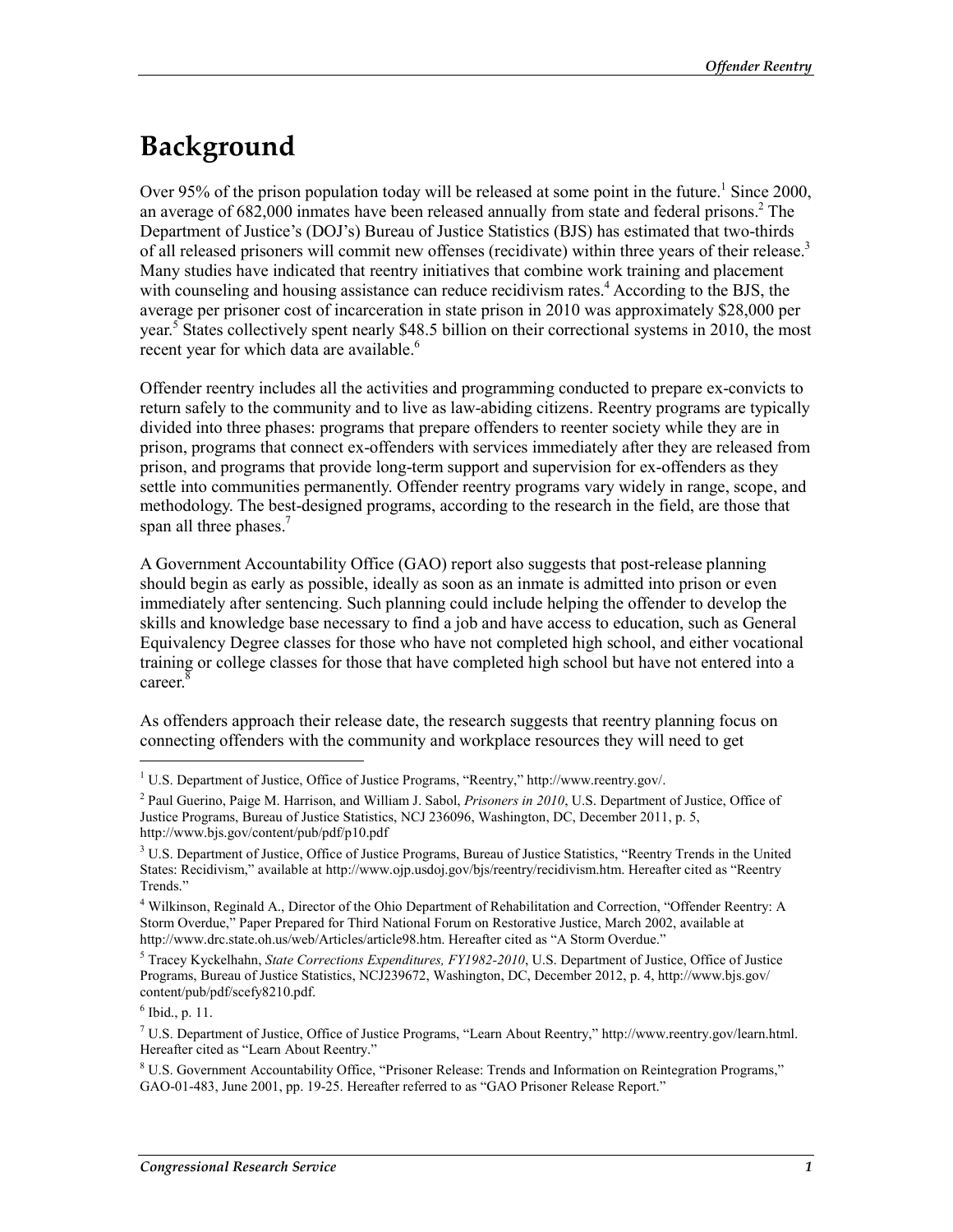established. Again, employment and access to education have been cited by many studies as two of the most important aspects contributing to the successful reintegration of ex-offenders into society.<sup>9</sup> Lastly, studies suggest it is important for the reentry process to continue as offenders reintegrate into society. Indeed, for many offenders, the first few weeks of adjustment after release are actually less difficult than the longer period of community reintegration.<sup>10</sup> In many cases, this period of time can span the entire three to five years that offenders are sometimes supervised in the community. $11$ 

# **Correctional System Statistics**

To understand the issue of offender reentry, one must first understand the ways in which exoffenders are released into the community. It is also worthwhile to analyze the population of individuals serving sentences in correctional facilities, because the number of offenders reentering the community is necessarily related to the number and type of offenders serving prison sentences. This section analyzes national data on the nation's correctional system.

### **Population in Correctional Facilities**

The correctional system includes two main forms of detention: jails and prisons. Jails, also known as local lockups, are facilities generally used to temporarily detain individuals who have been arrested or charged with a crime but not usually convicted.<sup>12</sup> The jail population is thus extremely fluid, with individuals usually staying for a matter of weeks, and includes individuals who may never be convicted of a crime. Prisons, on the other hand, typically house individuals who have been convicted of a crime and sentenced to a term of one year or longer. For this reason, the prison population is less fluid than the jail population.

The number of inmates incarcerated in correctional facilities steadily increased between 1980 and 2008 when it reached its peak of just more than 2.3 million inmates. However, in recent years the number of incarcerated individuals has declined. The number of inmates in state prisons and local jails decreased by 15,400 (-0.7%) inmates in 2009, 21,900 (-1.0%) inmates in 2010, and 30,400 (- 1.3%) inmates in 2011. The decrease in the correctional population in 2009 was the result of a declining jail population, but in 2010 and 2011, there was a decrease in the number of inmates held in both jails and prisons. Between 1980 and 2008, the number of people imprisoned in the United States increased, on average, 5.7% per year. However, the number of incarcerated persons has decreased, on average, by 1.0% annually since 2009. **Figure 1** shows the annual population in state and federal correctional facilities from 1980 to 2011 (the most recent data available).

 $\overline{a}$ 

<sup>&</sup>lt;sup>9</sup> A Storm Overdue.

<sup>&</sup>lt;sup>10</sup> Taxman, Faye et al., "Targeting for Reentry: Matching Needs and Services to Maximize Public Safety," National Criminal Justice Reference Service, March 25, 2002.

<sup>&</sup>lt;sup>11</sup> GAO Prisoner Release Report, p. 5.

<sup>&</sup>lt;sup>12</sup> While this is generally the case, jails on occasion can also include individuals sentenced to prison terms lasting less than one year (misdemeanors) and convicted felons in jurisdictions where the prisons are overpopulated.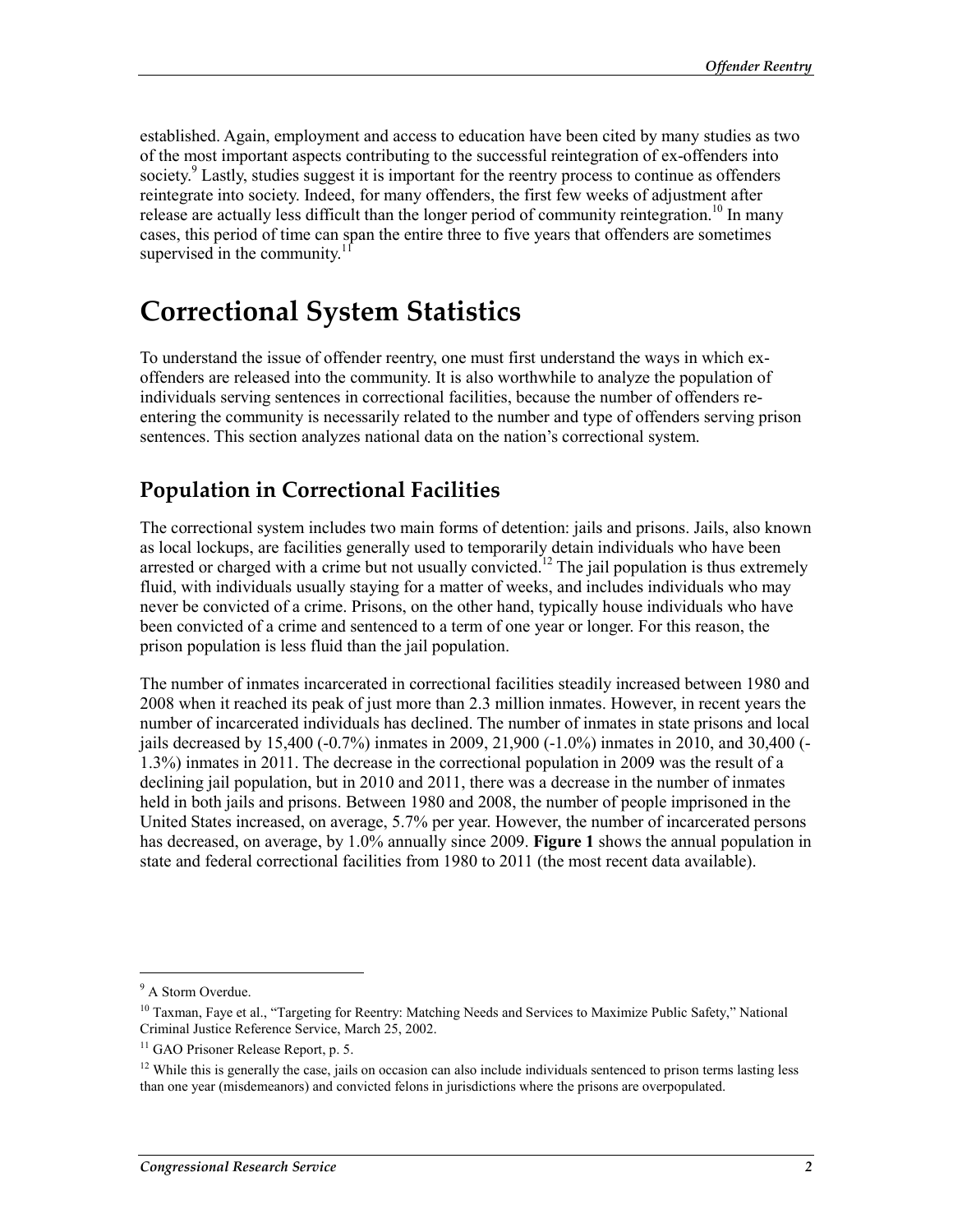

**Figure 1. Number of Inmates Incarcerated in the United States, 1980-2011** 

Number of inmates in thousands

**Source:** *Sourcebook of Criminal Justice Statistics (online)*, Table 6.1.2011.

Given the fact that 95% of all inmates will eventually return to the community, $^{13}$  the prison population has a direct impact on offender reentry. As the prison population grows, increasing numbers of ex-offenders are being released from correctional facilities. Most of these exoffenders are required to undergo some form of community supervision as part of their release. The following section explores the mechanisms and statistics surrounding the release of prisoners into the community.

# **Offenders Under Community Supervision**

Ex-offenders can be released into the community through a variety of different mechanisms. Some offenders never serve prison sentences and instead serve their sentence on probation in their communities under supervision. Others serve most of their sentences in correctional facilities but are then released on parole to finish their sentences in their communities under supervision. Lastly, some offenders serve out their entire sentences in correctional facilities and are released unconditionally into the community.

<sup>&</sup>lt;sup>13</sup> Reentry Trends.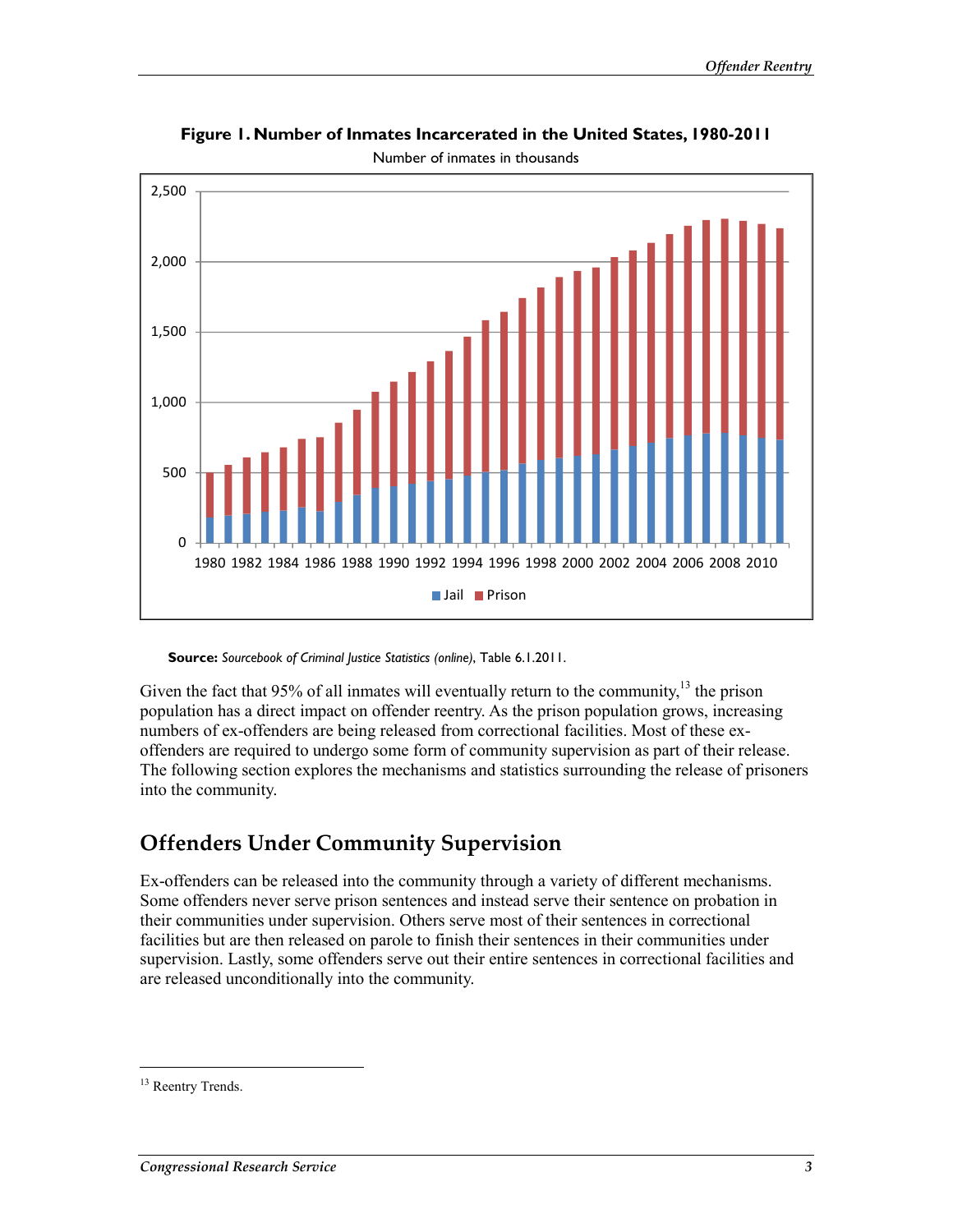### **Probation**

Individuals who are found guilty of committing a crime that is deemed not serious enough for imprisonment can be sentenced to serve their sentences under community supervision (probation). Offenders on probation typically must adhere to certain conditions and check in regularly with their probation officers. Violation of these conditions or failure to appear before their probation officers can lead to further criminal sanctions, including incarceration. In some instances, offenders can be sentenced to a mixed term of prison and probation.

### **Parole**

Individuals who have served most of their sentences in a correctional facility are sometimes eligible to complete their sentences in the community under conditional supervision. While some states have a parole system in place, Congress abolished parole at the federal level effective in 1986. However, there is a small percentage of federal offenders who were sentenced prior to 1986 who are still eligible for parole. The conditions associated with parole can vary from case to case, but typically include drug testing and regular contact with a parole officer. Violations of these conditions can result in the parolee returning to prison to serve out the remaining portion of his or her sentence. There are two different kinds of parole: discretionary and mandatory.

### *Discretionary Parole*

States that use parole boards to determine whether a prisoner should be released into the community have discretionary parole. Parole boards have the authority to conditionally release a prisoner into the community based on a statutory or an administrative determination that the prisoner is eligible.

### *Mandatory Parole*

States that have statutory language determining when offenders should be released into the community have mandatory parole. Jurisdictions that use determinate sentencing<sup>14</sup> often include provisions specifying when inmates should be conditionally released from prison after serving a specified portion of their original sentences.

**Figure 2** shows the number of offenders who were supervised in the community, either through probation or through parole, during the period from 1980 to 2011. It is important to note that between 1980 and 2011, parolees accounted for, on average, 16% of the overall population under community supervision. The growing state prison population has resulted in a concomitant growth in the overall population of offenders under community supervision. Interestingly, however, the growth rate of individuals under community supervision has been lagging behind the growth rate of individuals in correctional facilities. This is likely due to the fact that a growing number of offenders are being released directly into the community without any form of supervision. **Figure 2** shows that the number of offenders under community supervision increased

<sup>&</sup>lt;sup>14</sup> A determinate sentence is a fixed sentence, while an indeterminate sentence is typically expressed as a range (i.e., 5 to 10 years). For additional information on sentencing guidelines, please refer to CRS Report RL32766, *Federal Sentencing Guidelines: Background, Legal Analysis, and Policy Options*, by Lisa Seghetti and Alison M. Smith.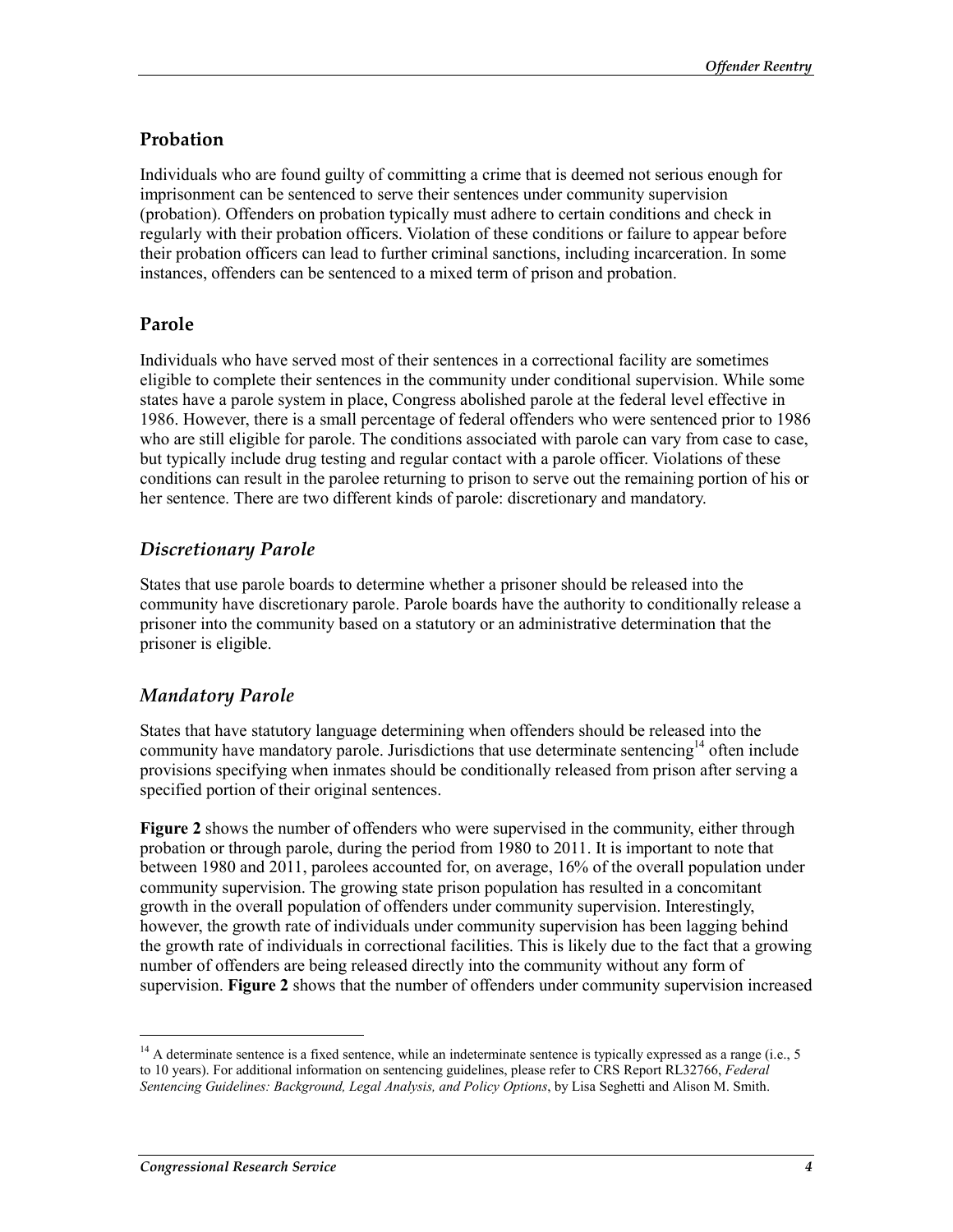by approximately 260% from 1980 to 2011; this contrasts with the overall prison population, which grew by approximately 346% during this period.



**Figure 2. Number of Offenders Under Community Supervision, 1980-2011** 

Number of offenders in millions

**Source:** *Sourcebook of Criminal Justice Statistics (online)*, Table 6.1.2011.

The relationship between the prison and parole populations is an important one for a number of reasons. Offenders serving their sentences in prison have generally committed more serious crimes than offenders who serve their sentences in jail or on probation; as previously noted, the prison population typically includes individuals sentenced to more than a year of incarceration. Parolees, meanwhile, often return to the community after a prolonged period of incarceration and usually face a period of adjustment.

**Figure 3** shows the relationship between annual changes in the prison and the parole populations. **Figure 3** shows a differentiation between the period from 1983 to 1992, when the annual increase in the parole population generally outstripped the annual increase in the prison population, and the period from 1993 to 2006, when the obverse has largely been true. This is interesting for a number of reasons. The population of offenders on parole is, by definition, a subset of the population of offenders in prison: to get parole, one has to pass through the prison system. The fact that, in general, the population in prison has been increasing at a faster rate than the population on parole over the past 18 years suggests that fewer prisoners are being released before the end of their sentences; this corresponds with the sentencing reform efforts implemented by many states in the 1980s and early 1990s and the growing use of truth-insentencing laws by states. Truth-in-sentencing laws require that offenders serve a substantial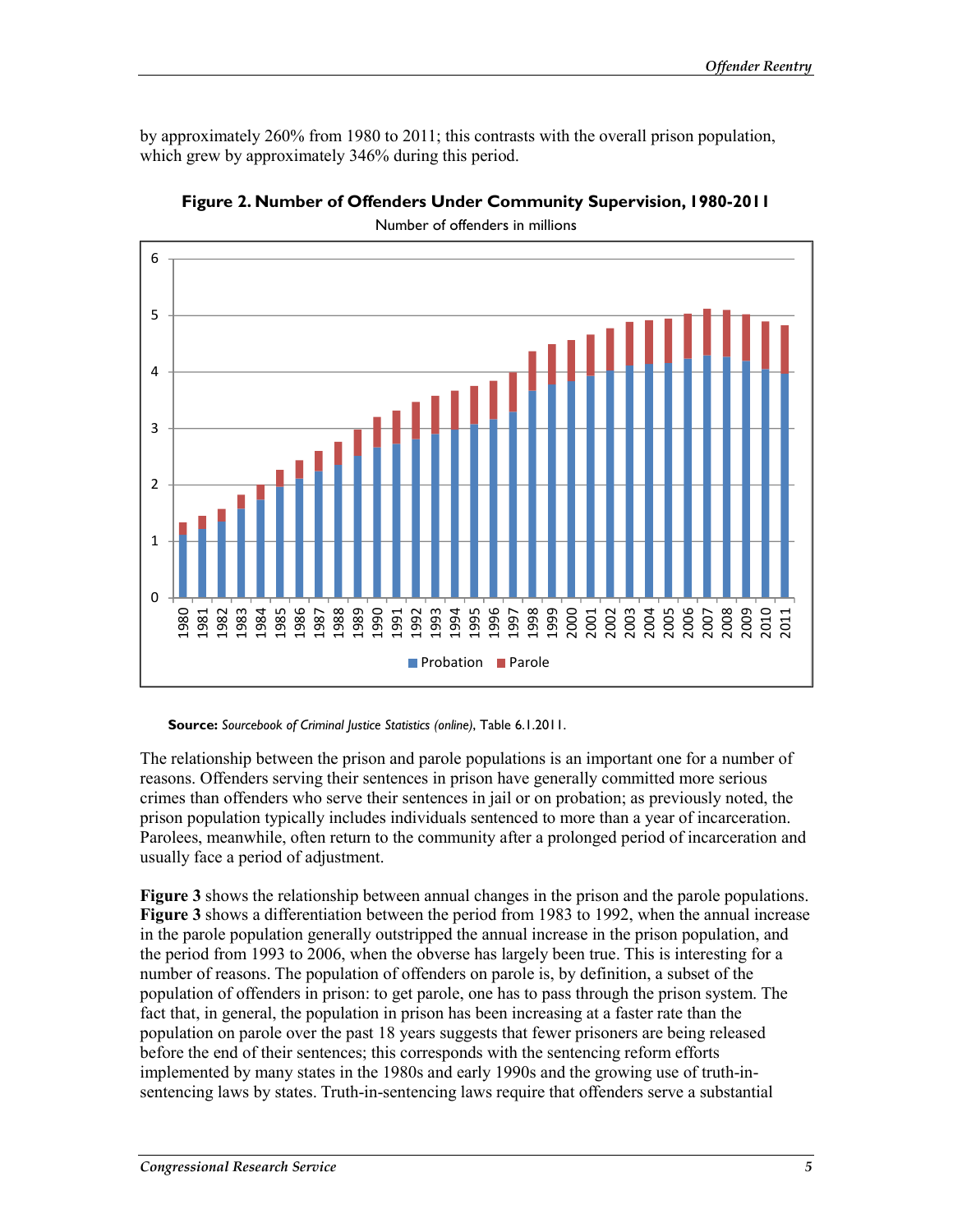portion of their sentences (usually three-quarters), thereby reducing discrepancies between the sentence imposed and the actual time served in prison.<sup>15</sup> Additionally, the discrepancy between the annual growth of the parole and prison populations in the 1990s is also a result of the fact that prison sentences have become longer because of the enactment of mandatory minimum sentencing laws by most states. Taken together, these factors could suggest that the parole population may begin to grow faster than the prison population in coming years as the longer sentences that have been issued over the past two decades come closer to being completed.



**Figure 3. Annual Change in the Prison and Parole Population** 

**Source:** CRS analysis of data from *Sourcebook of Criminal Justice Statistics (online)*, Table 6.1.2011.

### **Recidivism**

1

Recidivism is often defined as the rearrest, reconviction, or reincarceration of an ex-offender within a given time frame. As a result of this broad definition of recidivism, most studies include technical violations of an offender's parole or probation (such as failing a drug test or not showing up for a meeting, for example) within their general recidivism statistics. Rearrest statistics also include individuals who are found innocent of the charges. For these reasons, some studies have focused on reincarceration with a new prison sentence as a more accurate recidivism statistic, arguing that technical violations are really an extension of an offender's original prison term and not a newly committed crime. Essentially, there are two competing philosophies about

<sup>15</sup> U.S. Department of Justice, Bureau of Justice Statistics, *Truth in Sentencing in State Prisons*, NCJ170032, January 1999.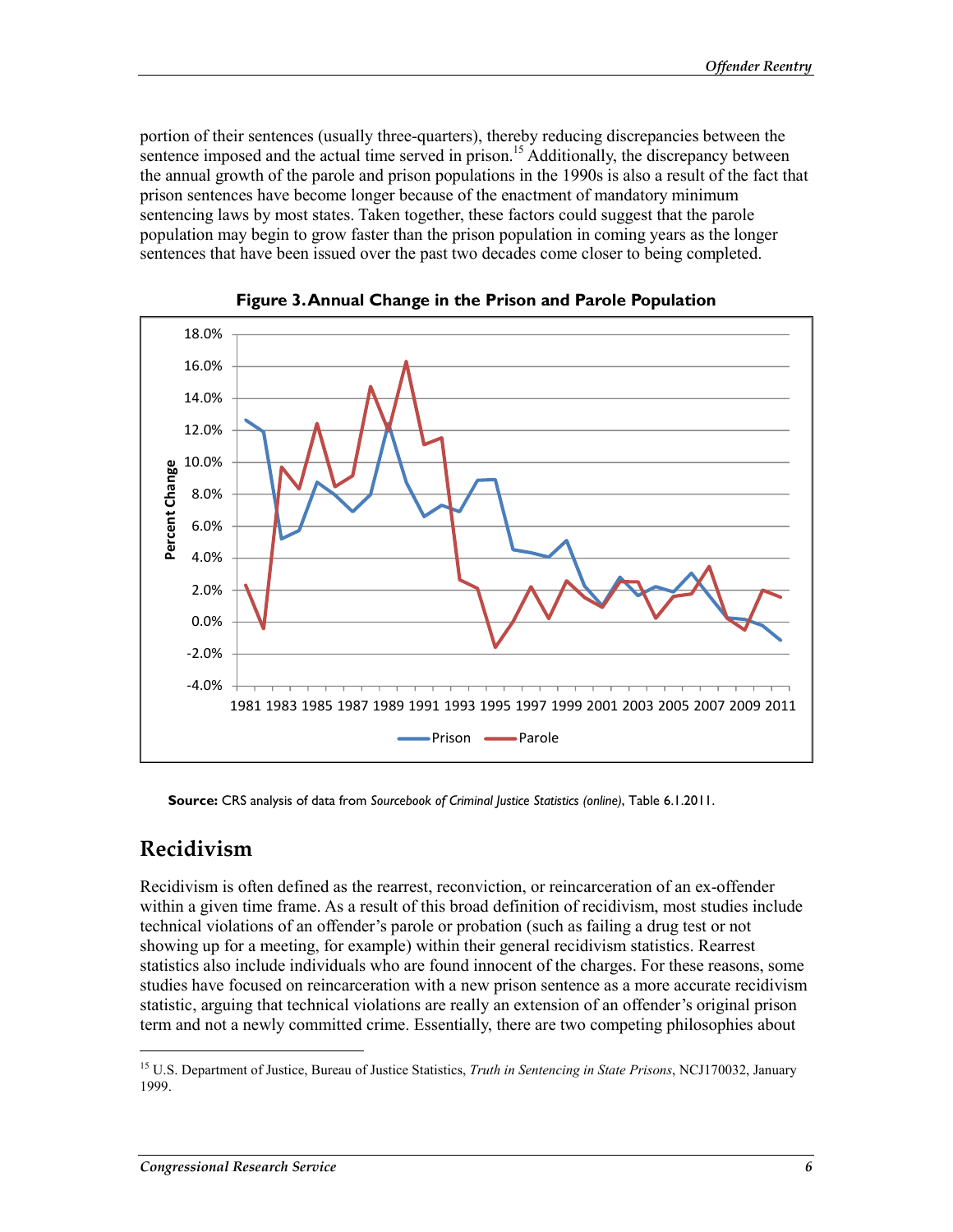what recidivism should mean.<sup>16</sup> On the one hand are those who argue that any new contact with the criminal justice system, no matter how minor, should be considered recidivism on the part of an ex-offender.<sup>17</sup> On the other hand are those who argue that recidivism should be more narrowly defined as the commission of a new crime, resulting in a new sentence, by an ex-offender.<sup>18</sup> What one includes in the definition of recidivism has a substantial impact on the rate of recidivism reported.

Regardless of what definition is used, recidivism is a difficult subject to study. Tracking recidivism involves following the cases of individuals for a number of years and relying on state or national-level data sets that contain inherent inaccuracies. For example, if an offender is released in California but commits a new crime in Maine, the researchers must be able to match those two records together to make a definitive statement about recidivism. This match is typically done by consulting the FBI's master database of convictions; however, as we will see later, this database contains omissions that may affect the results of recidivism studies. A number of studies have been conducted on this issue, and most states have calculated their own recidivism rates. However, there is a dearth of current national-level statistics on recidivism by ex-offenders. The two main national-level studies that have been conducted over the last 15 years are outlined below.

#### **Bureau of Justice Statistics 1994 Recidivism Study**

One of the most comprehensive national-level recidivism study to date was conducted by the Bureau of Justice Statistics (BJS) and dates back to 1994.<sup>19</sup> The BJS study examined the rearrest, reconviction, and reincarceration of prisoners from 15 states three years after their release in 1994.<sup>20</sup> The study tracked 272,111 prisoners, or almost two-thirds of all the prisoners released from state prisons in 1994.

After three years, the study found that over two-thirds (67.5%) of the prisoners released had been rearrested for a new offense. Almost half (46.9%) of the prisoners had been reconvicted of a new crime. Just over half  $(51.8\%)$  of the prisoners released were back in prison either because they had been resentenced to prison for a new crime they had committed (25.4%) or because they had violated some technical provision of their release  $(26.4\%)$ <sup>21</sup>. The BJS study therefore showed that more than half of ex-offenders who return to prison do so because of technical violations of their parole or probation rather than the commission of a new crime. It is important to note that the BJS study did not include information on what percentage of ex-offenders were serving time in local jails; however, as previously noted, local jails feature a fluid population of inmates who usually

 $\overline{a}$ 

<sup>16</sup> For an expanded discussion of the varying definitions of recidivism, refer to Allen Beck, *Recidivism: A Fruit Salad Concept in the Criminal Justice World*, Justice Concepts, available at http://www.justiceconcepts.com/recidivism.pdf.

<sup>17</sup> See Colorado Department of Corrections, *Recidivism and Cumulative Return Rates: Calendar Year Releases from 1999 through 2005*, available at http://www.doc.state.co.us/Statistics/pdfs/Recidivism/2007RecidBulletin.pdf.

<sup>18</sup> See Florida Department of Corrections, *Recidivism Report: Inmates Released from Florida Prisons*, May 2001, available at http://www.dc.state.fl.us/pub/recidivism/2001/full.pdf.

<sup>19</sup> Patrick A. Langan and David J. Levin, United States Department of Justice, Bureau of Justice Statistics, *Recidivism of Prisoners Released in 1994*, Report NCJ193427, June 2002. Hereafter referred to as "1994 Recidivism Study."

<sup>&</sup>lt;sup>20</sup> The states included in the study were Arizona, California, Delaware, Florida, Illinois, Maryland, Michigan, Minnesota, New Jersey, New York, North Carolina, Ohio, Oregon, Texas, and Virginia.

 $21$  1994 Recidivism Study, p. 7.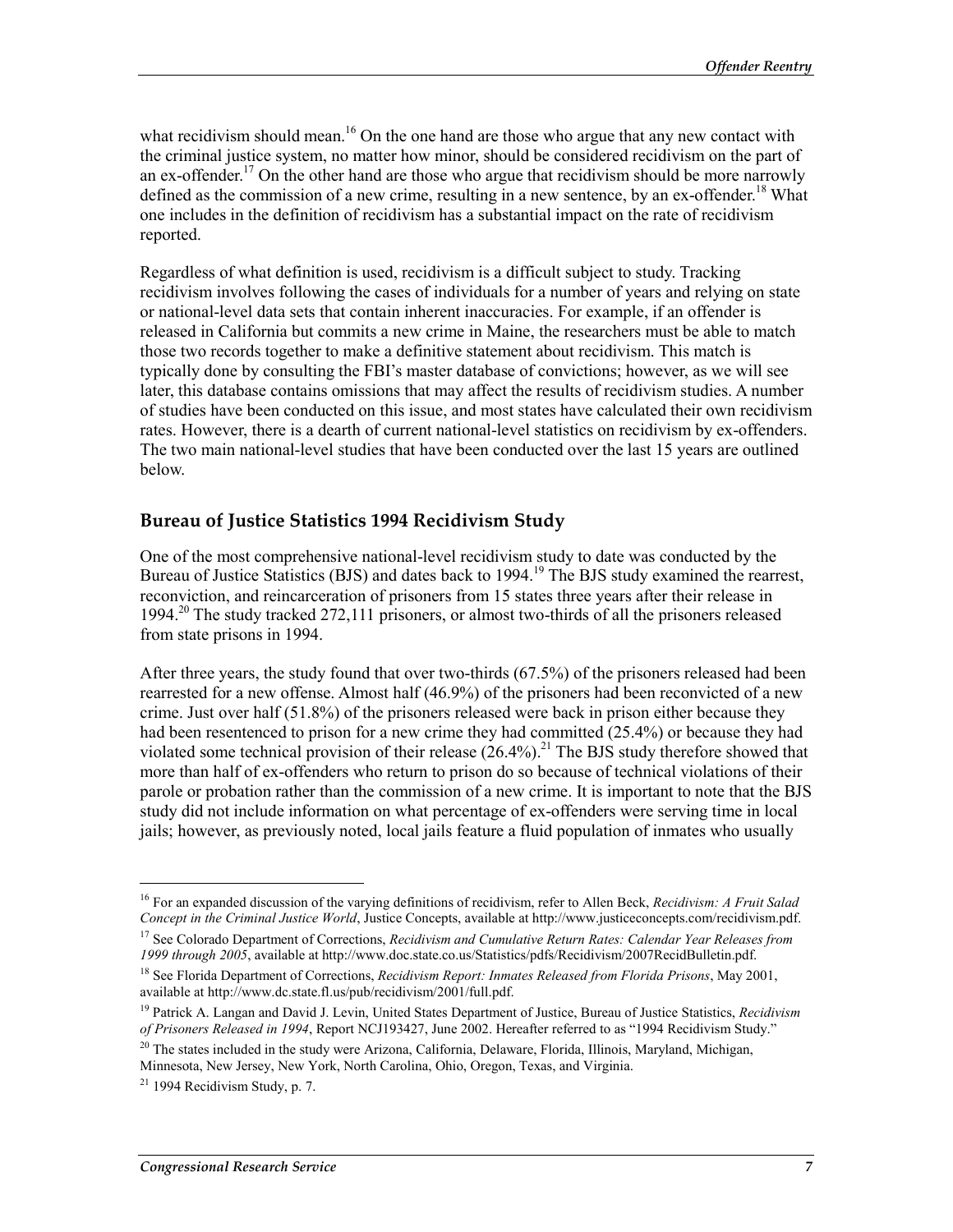reside there for a brief period of time and may not be convicted of the crime for which they are being held.

#### **Pew Recidivism Study**

The Pew Center on the States (Pew), in collaboration with the Association of State Correctional Administrators (ASCA), surveyed each state's department of corrections in an attempt to collect a single source of state-by-state recidivism data.<sup>22</sup> The survey asked states to provide  $36$ -month recidivism rates for offenders released in 1999 and 2004.23 Thirty-three states provided data for the 1999 release cohort and 41 states provided data for the 2004 release cohort. Pew reported that the data allowed them to analyze recidivism trends in 33 states.

Pew found that, when only considering the states that reported data on both cohorts, the recidivism rate for inmates released in 1999 was 45.4%, and for inmates released in 2004 it was 43.3%. The recidivism rate decreased slightly between 1999 and 2004 even though nearly 64,000 more inmates were released in 2004 than in 1999. Of the offenders in the 1999 cohort, 19.9% of them were reincarcerated for a new crime, while 25.5% were returned to prison for a technical violation of post-incarceration supervision. Of the offenders in the 2004 cohort, 22.3% of them were reincarcerated for a new crime, while 21% were returned to prison for a technical violation of post-incarceration supervision. Pew also compared reported recidivism rates for inmates released in 1999 and 2004 from the 15 states included in the 1994 BJS recidivism study (see above) and found that recidivism rates have remained relatively stable over time. The 1999 and 2004 recidivism rates for the states included in the 1994 BJS study (excluding California) were 39.7% and 38.5%, respectively, which is similar to the 40.1% recidivism rate calculated by BJS (if California is excluded). $^{24}$ 

#### **United States Sentencing Commission Study**

The United States Sentencing Commission (USSC) studied the recidivism rates of a random sample of 6,062 offenders who were sentenced under federal sentencing guidelines in FY1992. The recidivism information was derived from the "RAP" sheet criminal history repository maintained by the FBI's Criminal Justice Information Services Division, which has certain limitations (discussed below). The USSC study examined the relationship between the offenders' sentences and recidivism rates. The USSC developed the Criminal History Category (CHC) based on a review of prediction measures that were popularized in a National Academy of Sciences study in the 1980s.<sup>25</sup> Generally, an offender's prior criminal record will determine which CHC they are placed in. There are six CHC levels; an offender's placement within these levels is determined by a points system based on their prior contacts with the criminal justice system.

<sup>22</sup> Pew Center on the States, *State of Recidivism: The Revolving Door of America's Prisons*, Washington , DC, April 2011, http://www.pewtrusts.org/uploadedFiles/wwwpewtrustsorg/Reports/sentencing\_and\_corrections/ State\_Recidivism\_Revolving\_Door\_America\_Prisons%20.pdf.

<sup>&</sup>lt;sup>23</sup> Recidivism was defined as a return to prison, either for being convicted for a new crime or violating the terms of post-incarceration supervision. Ibid., p. 7.

<sup>&</sup>lt;sup>24</sup> Pew notes that the high number of releases and rate of return for offenders from California has a significant effect on national recidivism rates, hence California was excluded from the comparison of recidivism rate for states that were included in both the BJS and Pew studies. Ibid., p. 12.

<sup>25</sup> United States Sentencing Commission, *A Comparison of the Federal Sentencing Guidelines Criminal History Category and the U.S. Parole Commission Salient Factor Score*.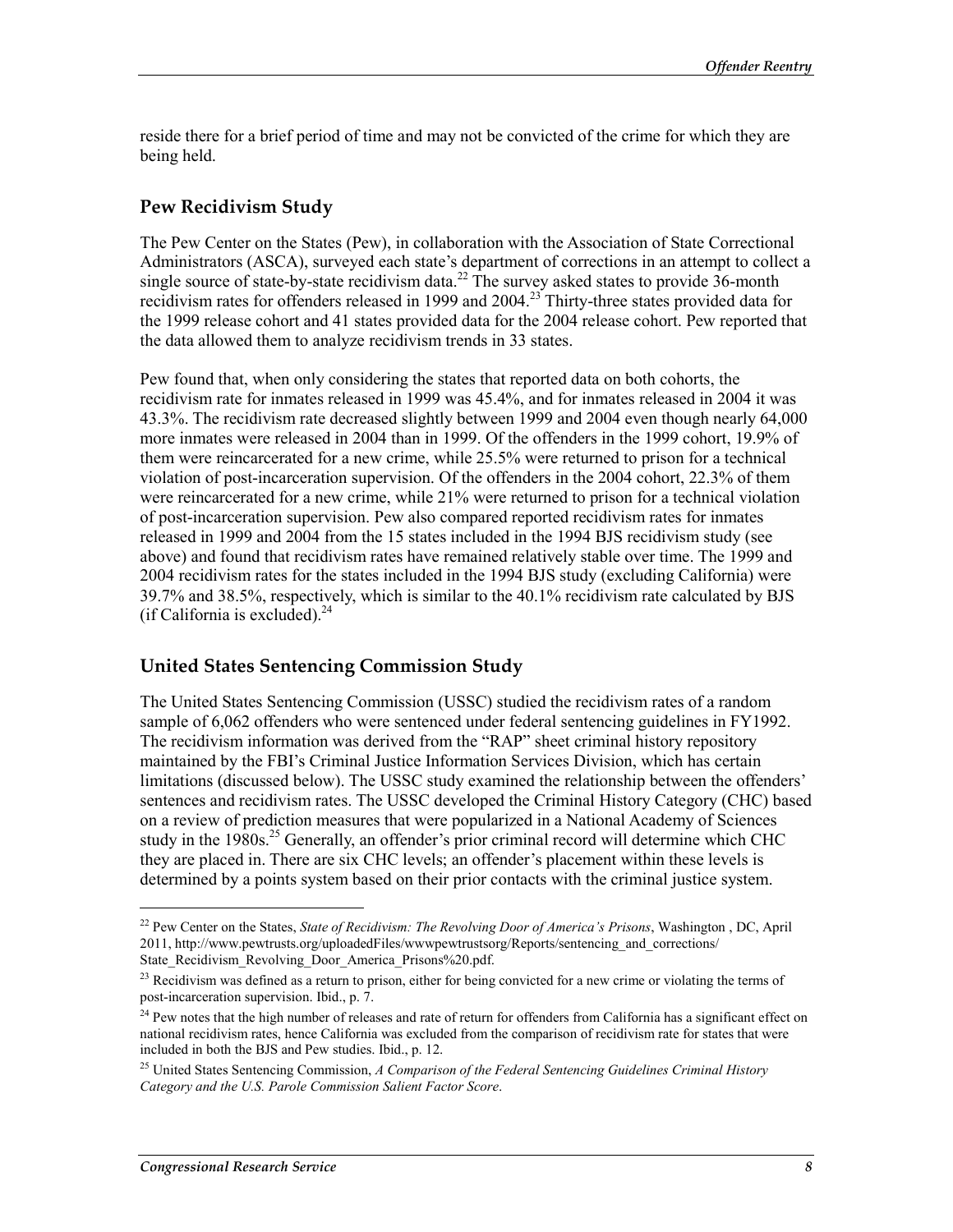Points are awarded for prior convictions, for violations of technical provisions of their judicial supervision (e.g., bail or parole), and for violent crimes. Juvenile and special court martial convictions are also counted. The higher the CHC, the more severe the offender's criminal history  $is<sup>26</sup>$ 

Generally, the study showed that an offender's criminal history was strongly associated with the likelihood of the offender recidivating after being released. The more prior convictions or the more serious the nature of the offender's crimes, the more likely the offender was to recidivate. The study also showed that the definition of recidivism had a large impact on the resulting statistics. For example, for the most hardened ex-offenders, general recidivism, which includes *any* contact with the criminal justice system, was at 55% after two years. Over this same period, the re-conviction rate for the most hardened ex-offenders was only 15%. This discrepancy shows that the definition of recidivism is important; even for the most hardened ex-offenders, the reconviction rate was relatively low compared with the general recidivism.

### **National Recidivism Study Limitations**

The data used in the BJS, Pew and USSC studies come from official records maintained by the states' and the Federal Bureau of Investigation's (FBI's) official criminal history repositories. These repositories understate the actual recidivism levels to some unknown extent because they rely on local police agencies and courts to supply them with notifying documents. These documents are not always filed by local police departments or courts, however. In addition, if the offender provided a different name or a fraudulent identity document to police, and this misinformation was not discovered, they would likely not be captured by the data. Lastly, even if the criminal is correctly identified and the document is sent to the repository, the repository may not be able to match the person identified in the document with their records. This could occur, for example, if the document that has been submitted is filled out incorrectly or is illegible.

Moreover, as previously noted, there is some debate about what kind of outcome measure should be included when measuring recidivism. Should recidivism statistics include any contact with the criminal justice system by an ex-offender? Or should recidivism statistics be limited to the commission of crimes by ex-offenders that result in new convictions or new sentences? Both the BJS and the USSC studies showed wide differentials between general recidivism, which includes any contact with the criminal justice system, and re-conviction rates for new crimes. The length of the follow-up period will also play a role in the recidivism statistics that are generated. Because of the costs and difficulties associated with studying recidivism, most studies follow exoffenders for two or three years. There is a dearth of information concerning what happens to exoffenders beyond the three-year window that is typically studied.

For all of these reasons, caution should be taken when attempting to draw conclusions about the efficacy of policy measures based solely on recidivism statistics. When using recidivism statistics to evaluate a program, it is important to understand exactly what is included in the definition of recidivism. For example, consider the following hypothetical scenario: a program is evaluated and shows significant decreases in the number of ex-offenders that are convicted of new crimes and sentenced to new prison terms; however, the number of ex-offenders arrested for violating their parole actually increased. Was this program successful or not? Did it make society safer or

<sup>&</sup>lt;sup>26</sup> For examples of how the CHC system works within the federal sentencing guidelines, please refer to CRS Report RL32846, *How the Federal Sentencing Guidelines Work: Two Examples*, by Charles Doyle.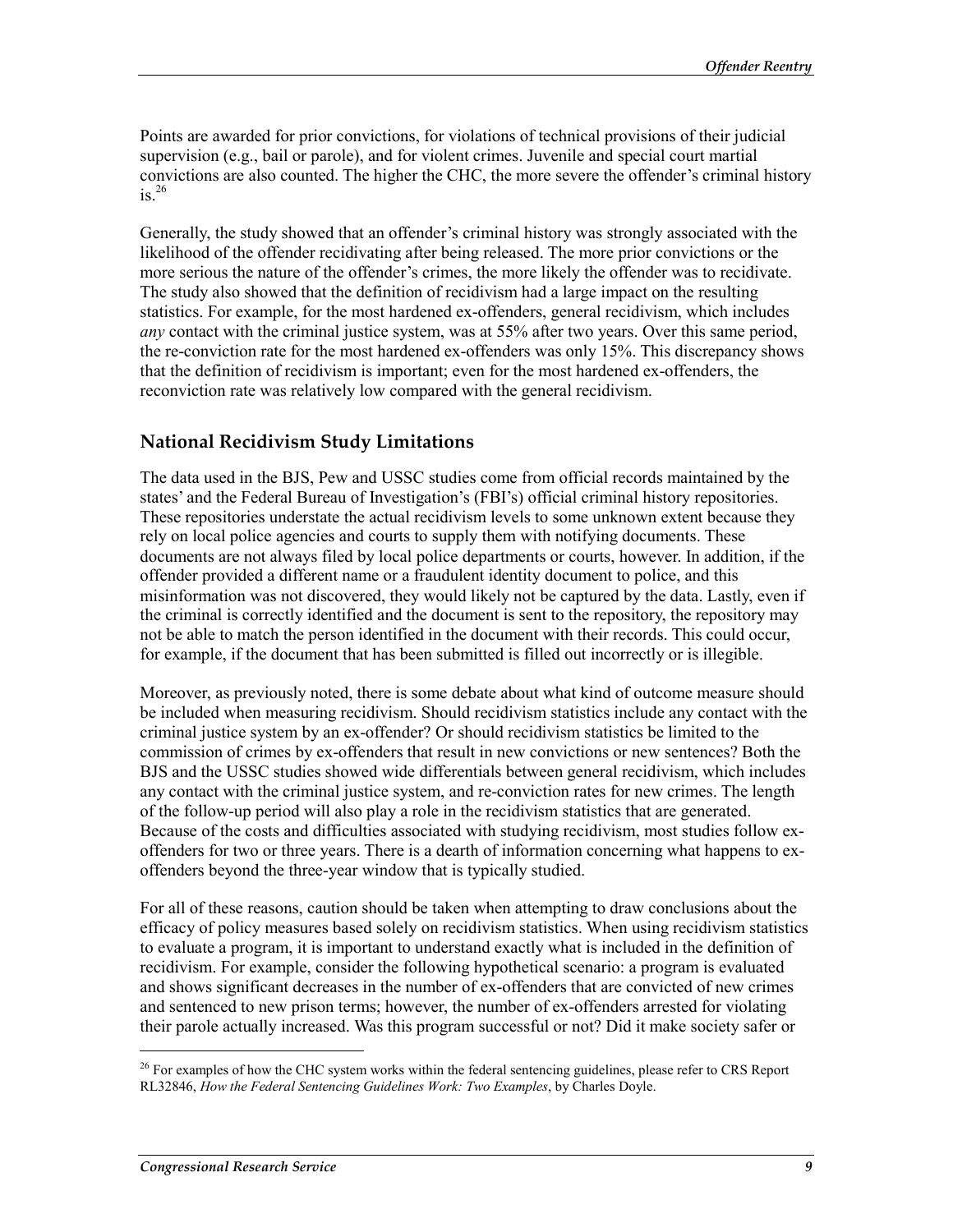not? This may well be an unlikely scenario, but it calls attention to the fact that recidivism may mean different things to different people. While recidivism statistics remain the best information available concerning whether ex-offenders come into contact with the criminal justice system after being released from prison and what the nature of that contact is, they are but one factor to be considered when evaluating the efficacy of a program, because of the concerns outlined above.

#### **Importance of Considering Other Outcome Measures**

While recidivism has traditionally been the most widely used metric used to determine the effectiveness of correctional and reentry programs, it is important to note here that other outcome measures can help determine whether an offender's reintegration into society is succeeding. Measures of attachment to social institutions, such as employment, involvement in community activities, church-going, and participation in support groups, can be important bellwethers of an offender's transition to the community.<sup>27</sup> For example, one study of drug court<sup>28</sup> participants showed that drug courts reduce drug use among their participants and that children born to drug court participants are less likely to be born addicted to drugs.<sup>29</sup> Given the high societal costs associated with substance-dependent infants, for that particular program, recidivism was arguably not the most important outcome measure that could have been considered. To give policy makers a better idea of what happens to ex-offenders, program evaluations are best focused on the entire universe of activities in which ex-offenders engage. A potential issue for Congress could be whether these alternate measures of an offender reentry program's effectiveness in fostering reintegration within the community should be considered when deciding how best to allocate grant funding and other government resources. A related issue could be whether reporting on these alternate outcome measures should be required of programs receiving federal grant funding.

#### **Lack of Current Federal Recidivism Statistics**

As previously noted, the only national-level recidivism statistics concerning the reentry of prisoners into the community are more than a decade old. These studies showed that over twothirds of ex-offenders had come into contact with the legal system—either through a new arrest, a violation of the terms of their release, or a new conviction—within three years of their release. However, there are no current national-level recidivism statistics. While a number of states have conducted studies of their prisoners' recidivism, the lack of national-level statistics poses a challenge for policy makers as they consider the issue of offender reentry. Without a current, national-level analysis of which ex-offenders are more likely to recidivate, it is difficult to target funding to offender reentry programs that address the at-risk population. Indeed, much of the offender reentry literature being published today continues to cite the Bureau of Justice Statistics study from the mid-1990s when referring to recidivism. A potential issue of interest for Congress may be whether a new, national-level recidivism study is needed to better understand the current trends in recidivism and to better target federal funding to the ex-offenders that are most likely to re-offend.

<sup>27</sup> Joan Petersilla, "What Works in Prisoner Reentry? Reviewing and Questioning the Evidence," *Federal Probation*, vol. 68, no. 2, 2004, pp. 4-8. Hereafter referred to as "Questioning the Evidence."

<sup>&</sup>lt;sup>28</sup> Drug court programs typically divert nonviolent offenders arrested for drug-related crimes to treatment centers as opposed to prison.

 $29$  Questioning the Evidence, p. 7.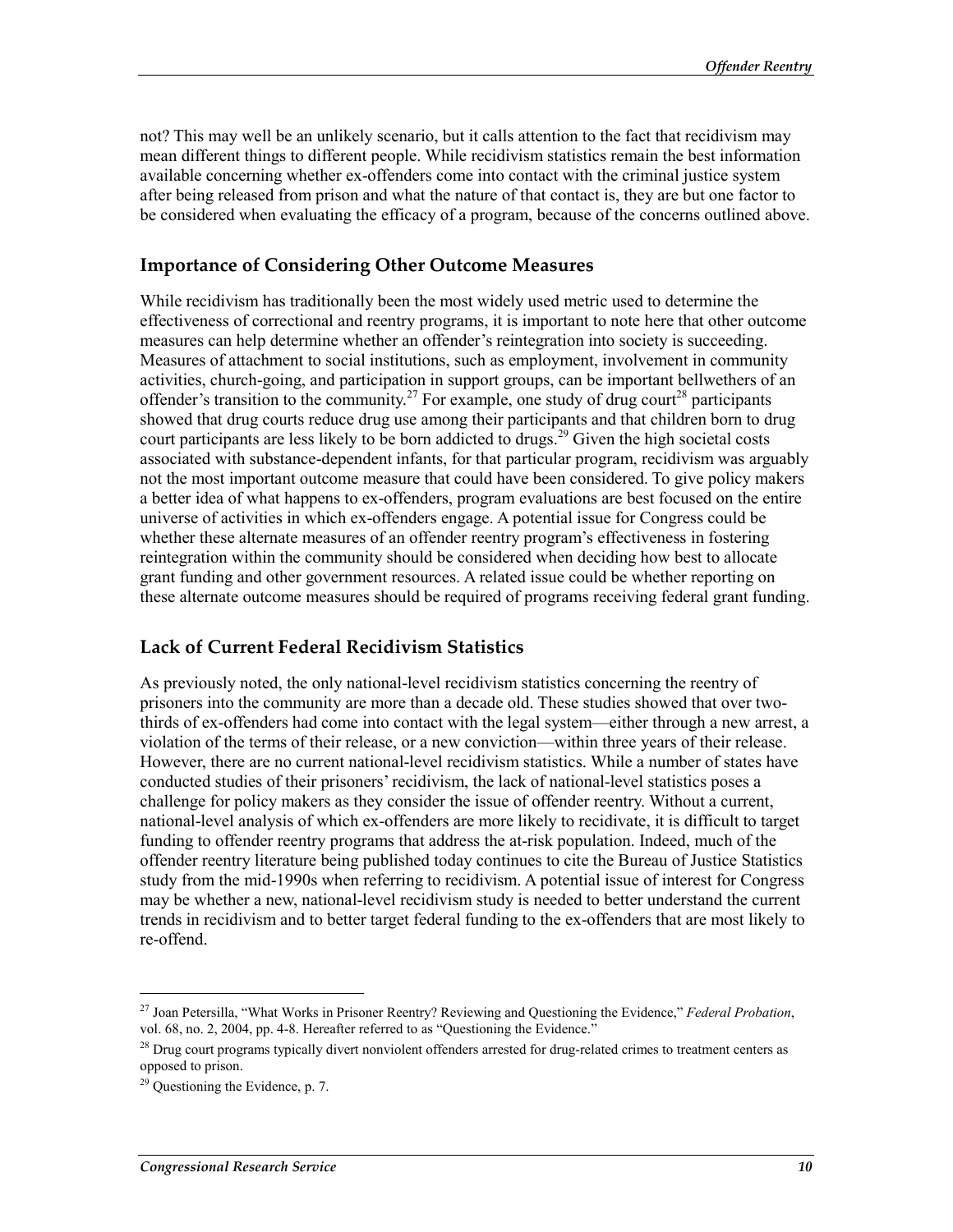# **Offender Reentry: A Brief Literature Review**

Virtually all prisoners currently being detained in secure facilities will, someday, be released into the community, and more offenders are transitioning into the community today than ever before. Offender reentry is a complex issue that touches on a wide range of social and governmental networks and programs. Offender reentry policies can vary significantly from state to state, and from community to community within particular states. The policies affecting prisoners and the kinds of programs available to them both in and out of prison depend on a variety of factors, including the availability of funding for social programs within states and communities and the number of private non-profit and religious organizations operating in a given community. The federal government plays a supporting role through the numerous grant funding opportunities (discussed below). Complicating factors affecting how offender reentry works in a given community can include

- the varying types of sentences handed down,
- the different kinds of release mechanisms available to judges,
- the types of programs provided in prisons by correctional systems,
- the intensity of supervision provided or required by the parole or releasing agency,
- the family and community support available to the offender,
- the kinds of social services available in the offender's community, and
- the status of the local economy and the offender's ability to obtain employment.<sup>30</sup>

### **Offender Reentry Defined**

Before we can discuss offender reentry programs, however, it is useful to comment on what constitutes offender reentry. Some observers note that offender reentry is the natural byproduct of incarceration, because all prisoners who are not sentenced to life in prison and who do not die in prison will reenter the community at some point. According to this school of thought, reentry is not a program or some kind of legal status but rather a process that almost all offenders will undergo.<sup>31</sup> A variant on this approach to reentry is the concept that offender reentry, "simply defined, includes all activities and programming conducted to prepare ex-convicts to return safely to the community and to live as law abiding citizens.<sup>33</sup> The basic idea here is that every activity and process that a prisoner undergoes while in the judicial and correctional systems will have some nexus with their reentry into the community.

Although this broad definition of reentry certainly encompasses all the activities that may impinge on or affect a prisoner's reentry into society, it may be a cumbersome one for the purposes of crafting and evaluating government policies. For example, it is difficult, if not impossible, to measure the outcome of a reentry program if one includes in the definition of

<sup>&</sup>lt;sup>30</sup> Richard P. Seiter and Karen R. Kadela, "Prisoner Reentry: What Works, What Does Not, and What Is Promising," *Crime & Delinquency*, vol. 49, no. 3, 2003, pp. 360-388. Hereafter referred to as "Prisoner Reentry: What Works."

 $31$  Questioning the Evidence, 4-5.

 $32$  Questioning the Evidence, p. 5.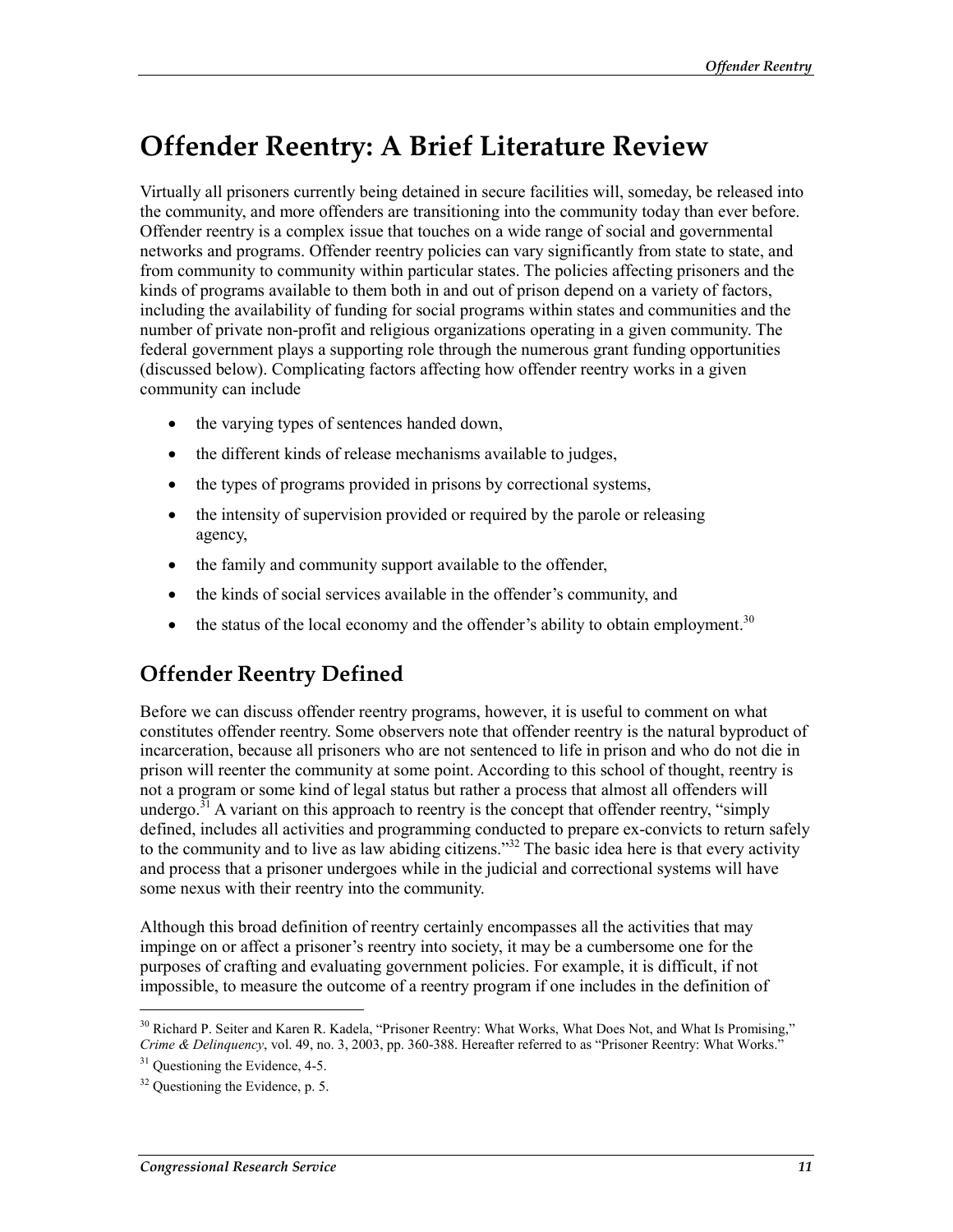reentry every activity that a prisoner undergoes during his time in the criminal justice system. This has led many in the field to focus on a more narrow and thus more manageable definition of reentry. This more narrow definition is often stated in two parts: correctional programs that focus on the transition to the community (such as prerelease, work release, halfway houses, or other programs specifically aiming at reentry) and programs that have initiated some form of treatment (such as substance abuse, life skills, education, or mental health) in prison that is linked to community programs that will continue the treatment once the prisoner has been released.<sup>33</sup> Narrowing the definition of reentry thusly allows policy makers to focus on programs that expressly aim to manage the transition from detention to the community.

### **Program Effectiveness: The "What Works" Literature**

Compared with other social science fields, there has been a relative lack of rigorously designed studies on the issue of offender reentry. Nevertheless, in recent years, there has been increasing attention on this issue and a number of new studies have been published. This has allowed academics to undertake some of the first broad meta-analyses $3<sup>34</sup>$  of offender reentry studies. Some of these studies have hewn closely to the "what works" paradigm created by University of Maryland researchers for a National Institute of Justice report to Congress.<sup>35</sup> This concept was adapted to the field of offender reentry in a 2003 St. Louis University Study.<sup>36</sup> The "what works" literature attempts to identify programs that are effective by creating a scoring system to evaluate studies based on whether they can be proven to have an impact. Inherent to this approach is the need to identify program evaluations that provide evidence concerning the effect the program had on certain outcome measures. The "what works" paradigm essentially focuses on whether studies have accomplished the following things:

- controlled for variables in their analysis that may have been the underlying cause of any observed connection between the program being studied and the outcome measures being analyzed;
- determined whether there are measurement errors resulting from problems with the study, including such things as participants being lost over time or low response rates to interview requests; and
- calculated the statistical power of the analysis to detect the program's effects on outcome measures. Included in this category are things such as sample size and the base rate of crime in the community. $3<sup>3</sup>$

The "what works" model uses these core criteria to place studies into five distinct categories, with category 5 being the most scientifically rigorous, and thus considered most effective, studies. The model then uses this criteria to identify programs that, based on the evidence considered, have been proven to work, programs that are promising, and programs that do not work.

<sup>33</sup> Prisoner Reentry: What Works, p. 370.

<sup>&</sup>lt;sup>34</sup> Meta-analyses are a type of systematic review of studies that allow researchers to draw conclusions across a wide range of studies by using statistical methods to derive quantitative results from the analysis of multiple sources of quantitative evidence.

<sup>&</sup>lt;sup>35</sup> Lawrence W. Sherman, Denise Gottfredson, Doris MacKenzie, John Eck, Peter Reuter, and Shawn Bushway, *Preventing Crime: What Works, What Doesn't, What's Promising*, National Institute of Justice, 1997.

<sup>36</sup> Offender Reentry: What Works.

<sup>&</sup>lt;sup>37</sup> Offender Reentry: What Works, pp. 370-373.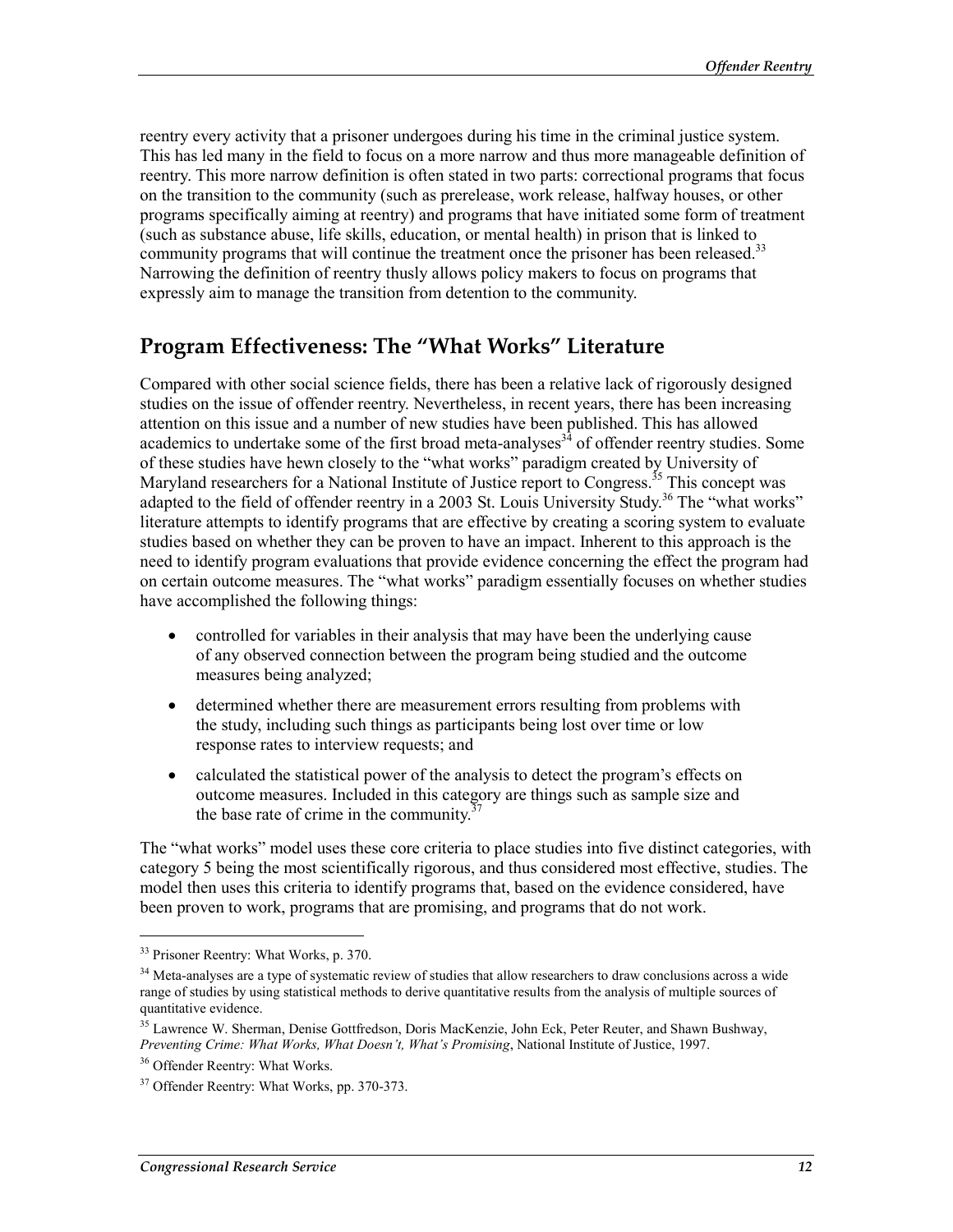Following is a brief discussion of the types of offender reentry programs that have been judged to be effective in the "what works" literature, as well as in other studies. It is important to note here that just because a program has been reported to work in one location, or for a certain population, does not necessarily mean that it can be just as effective in other locations or among other populations. A number of factors can impinge on a program's effectiveness in any given location. For example, while knowing that a program has worked in the past can provide a model or blueprint to guide policy practitioners in other locations, how a program is implemented is just as important to its ultimate success as the underlying model that it is based on. The most effective model program can be compromised if it is not implemented properly. In addition, geographic, demographic, and other differences between locations can affect whether a program that succeeded in one place succeeds in another. Nevertheless, knowing that a program has worked in the past is of use to policy makers as they consider where to allocate funding and other resources.

#### **Employment**

There are a number of studies that demonstrate that employment is a fundamental component of the reentry process, and that ex-offenders who are able to find stable employment are much more likely to succeed in their rehabilitation than those who cannot find work.<sup>38</sup> Several vocational and work programs were found to effectively reduce recidivism and improve the job-readiness of exoffenders by the "what works" review.<sup>39</sup>

#### **Drug Treatment**

Drug rehabilitation and treatment have also been found to be effective by a number of different studies, including the "what works" literature. These studies showed that, for recidivism and drug-use relapse, drug treatment can significantly improve outcome measures. In general, programs that provide intensive treatment in prison, combined and integrated with aftercare programs, have been shown to be effective in reducing recidivism and substance abuse among their participants—especially for offenders with serious crime and substance abuse histories. $40$ 

#### **Halfway House Programs**

A number of programs that provide transitional housing for ex-offenders as they begin their transition into the community have been found to be effective. Offenders participating in halfway house programs were found to commit fewer and less severe offenses than those who did not participate. Participants also performed better on a range of other outcome measures, such as finding and holding a job, being self-supporting, and participating in self-improvement programs; however, these results were not statistically significant.<sup>41</sup>

 $\overline{a}$ 

<sup>38</sup> See, for example, Shawn Bushway and Peter Reuter, "Labor Markets and Crime Risk Factors," in *Preventing Crime: What Works, What Doesn't, What's Promising. A Report to the United States Congress*, the National Institute of Justice, 1997, Chapter 6. Jeremy Travis, *But They All Come Back: Facing the Challenges of Prisoner Reentry*, The Urban Institute Press, 2005.

<sup>39</sup> Prisoner Reentry: What Works, pp. 373-374.

<sup>40</sup> Prisoner Reentry: What Works, p. 374.

 $41$  Prisoner Reentry: What Works, p. 378. A study's statistical significance is typically interpreted as a level of confidence (usually expressed as a probability, e.g., 95%) that an estimated impact is not merely the result of random variation, indicating that at least some of the measured impact may, with substantial confidence (e.g., 95% confidence), (continued...)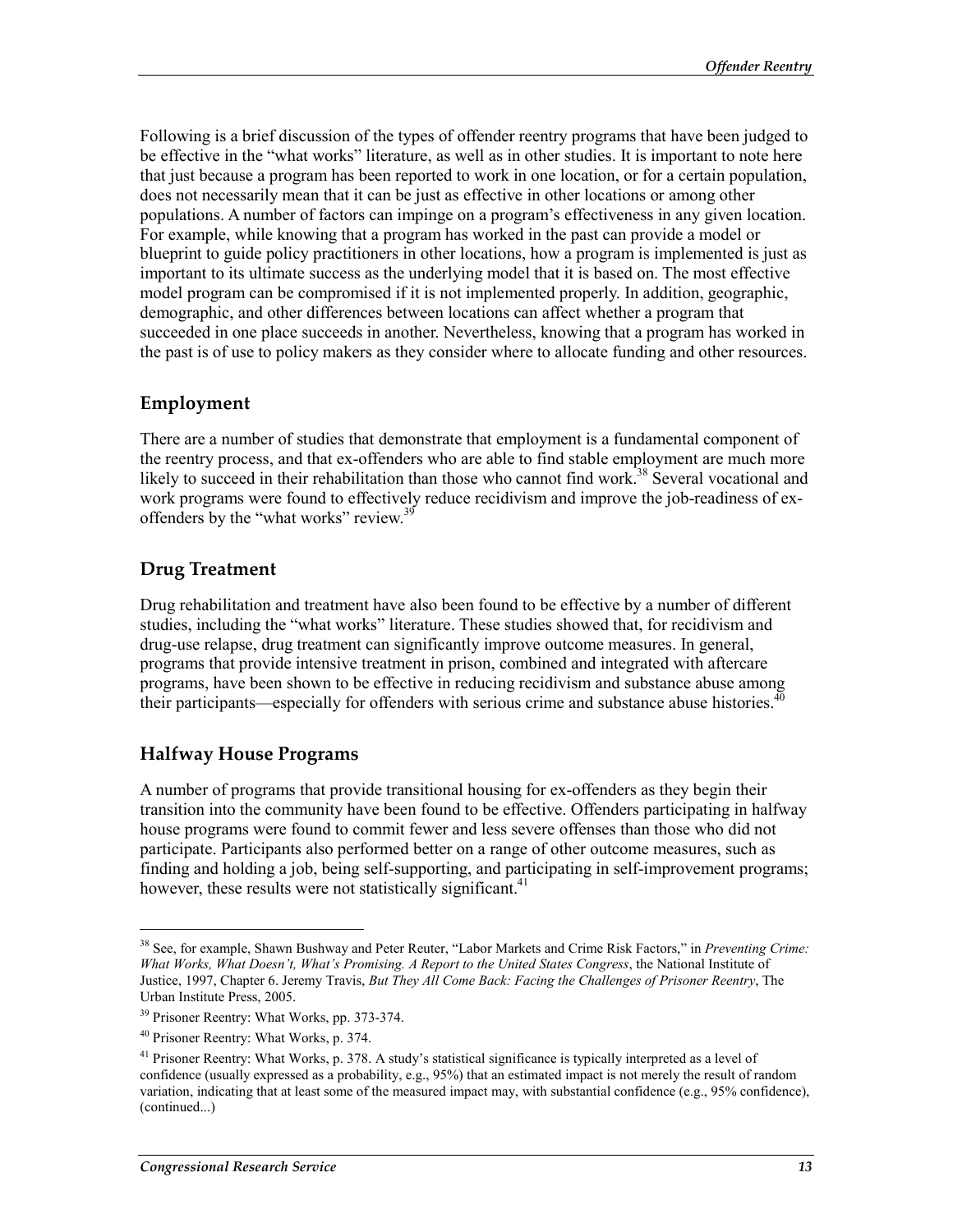### **Other Kinds of Programs**

The "what works" review concluded that other programs were either not effective or had not been studied enough for firm conclusions to be drawn. Education programs, for example, were found to raise educational achievement scores but not to reduce recidivism. Pre-release programs and programs focusing on violent offenders and sex offenders showed some evidence that they were effective in reducing recidivism, but few of these kinds of studies made it through the selection process. This precluded any firm conclusions from being drawn about these kinds of programs and pointed to the need for more evaluations.<sup>42</sup>

### **Limitations of the "What Works" Literature**

One of the main limitations associated with the "what works" literature is the dearth of studies that meet its rigorous requirements. For example, the offender reentry study cited above was only able to identify 32 studies that met its selection criteria. Only 19 of these program evaluations contained a comparison, or control, group, and of these, only 2 were randomized control trials.<sup>43</sup> This has led some to question whether the programs identified to work by this literature review are, in fact, effective.<sup>44</sup> Moreover, most of the studies identified by the "what works" literature evaluate program effectiveness based almost entirely on recidivism. As previously noted, some believe other outcome measures may be just as important in deciding whether a program has been effective in reintegrating ex-offenders into their communities. Lastly, evaluations that incorporate random assignment and provide statistically rigorous results are, by and large, expensive. This means that policy makers are often confronted with hard decisions concerning whether to fund additional services or evaluations of existing programs.

#### **Conclusions**

After reviewing the available literature, some patterns appear to emerge. Many of the programs that have been proven to be effective share some of the same attributes, regardless of whether they focus on vocational training, substance abuse prevention, mental health services, or alternative housing. The attributes shared by most of these programs include the following:

- they start during institutional placement, but take place mostly in the community;
- they are intensive in nature, lasting typically at least six months;
- they focus services on individuals determined to be at high risk of recidivating through the use of risk-assessment classifications; and

<sup>(...</sup>continued)

be attributed to the treatment as a cause.

<sup>42</sup> Prisoner Reentry: What Works, pp. 376-379.

<sup>&</sup>lt;sup>43</sup> For more information about the use of randomized control trials to evaluate government programs, refer to CRS Report RL33301, *Congress and Program Evaluation: An Overview of Randomized Controlled Trials (RCTs) and Related Issues*, by Clinton T. Brass, Erin D. Williams, and Blas Nuñez-Neto.

 $44$  Questioning the Evidence, p. 7.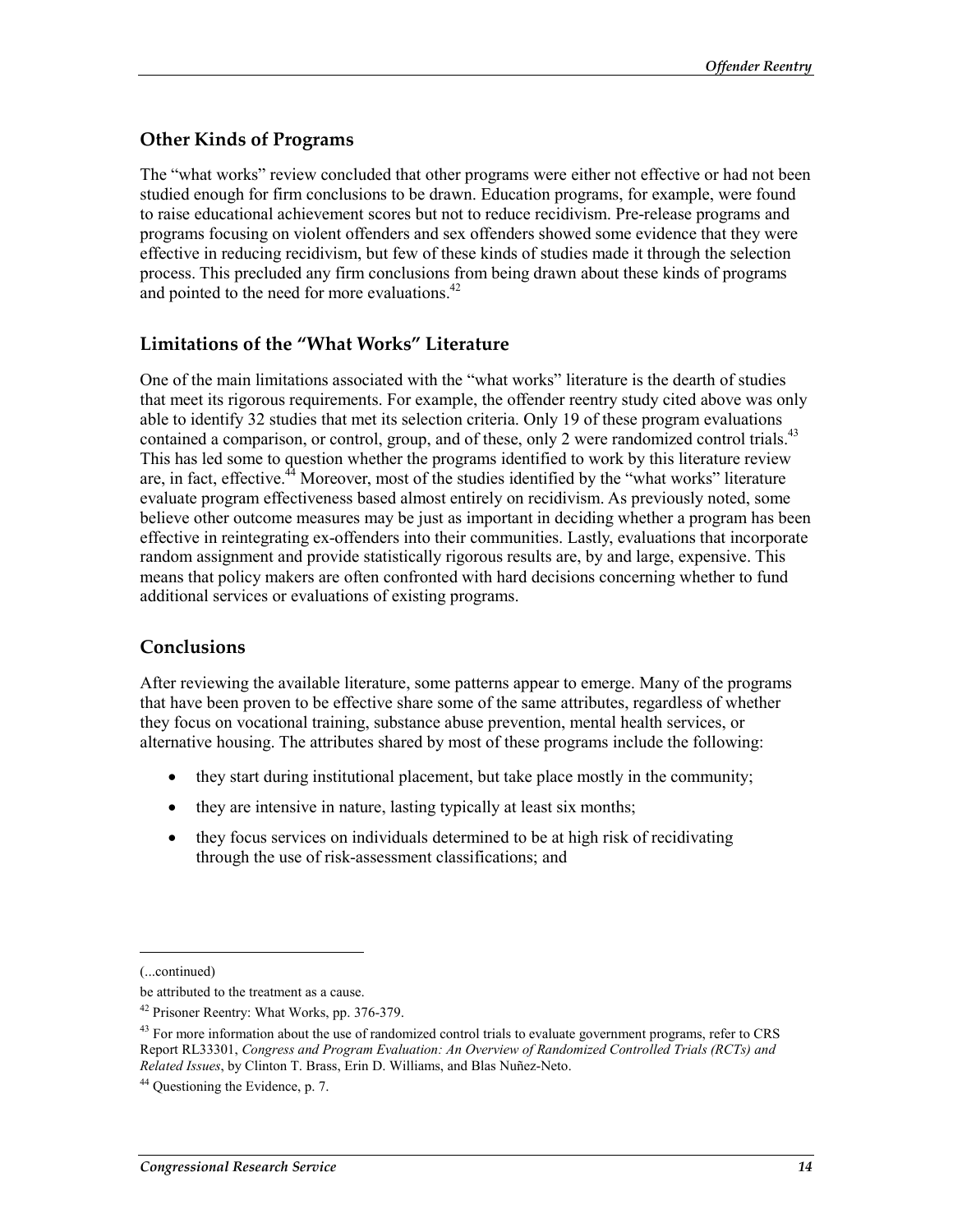• if they are treatment programs, they use cognitive-behavioral treatment techniques, matching particular therapists and programs to the specific learning characteristics of the offenders.45

# **Federal Offender Reentry Programs**

Following is a brief description of the main federal programs that have been used to help state and local entities to fund activities relating to the reintegration of ex-offenders into local communities. It is important to note that some of these programs may no longer be receiving funding; these programs are identified below. Other programs that are currently funded may not provide funding for offender reentry purposes every fiscal year. Nevertheless, these programs have been included to provide a comprehensive look at the universe of federal resources that could be used for offender reentry purposes.

### **Offender Reentry Programs at the Department of Justice (DOJ)**

The first reentry-specific program at the DOJ was the Serious and Violent Offender Reentry Initiative (SVORI), which was coordinated by the Office of Justice Programs (OJP). The SVORI was a federal offender reentry pilot program for adult offenders that focused on coordinating the way federal agencies distribute offender reentry funding. The main federal agencies involved were the Departments of Justice, Labor, Education, and Housing and Urban Development. As part of SVORI, their objective was to help state and local agencies navigate the wide array of existing state formula and block grants and to assist the states and communities to leverage those resources to create comprehensive offender reentry programs. The program distributed \$110 million to 69 grantees and concluded in FY2005.

An evaluation of SVORI programs was released in December 2009.<sup>46</sup> The evaluation, among other things, evaluated the post-release outcomes of participants in 16 programs (12 adult and 4 juvenile) in 14 states.<sup>47</sup> The evaluation found that there was little difference in the reported reentry programming needs between offenders who participated in SVORI programs and those who did not participate. Inmates who participated in SVORI programs were more likely to receive reentry programming and services than those who did not participate, but not all SVORI program participants received programming or services. The researchers also found that the provision of services for program participants was below the expressed need for services. Moreover, the provision of services decreased after the inmates were released from confinement. The researchers found that adults who participated in the SVORI program were moderately more likely than non-participants to find housing and employment, not use drugs, and self-report less criminal behavior. However, improvement on these measures (i.e., housing, employment, drug use, and criminal behavior) did not translate into lower levels of reincarceration. Juvenile males

<sup>45</sup> Questioning the Evidence, pp. 6-7.

<sup>46</sup> Pamela K. Lattimore and Christy A. Visher, *The Multi-site Evaluation of SVORI: Summary and Synthesis*, RTI International, December 2009, http://svori.rti.org/documents/reports/SVORI\_Summary\_Synthesis\_FINAL.pdf.

 $47$  The evaluation included a pre-release interview (conducted approximately 30 day before being released) with both SVORI and non-SVORI participants. Follow-up interviews were conducted 3, 9, and 15 months after release. In addition, oral swab drug tests were conducted during the 3 and 15 month interviews. Recidivism data was collected from the Federal Bureau of Investigation's National Crime Information Center (NCIC) and state correctional and juvenile justice agencies. Ibid., p. ES-7.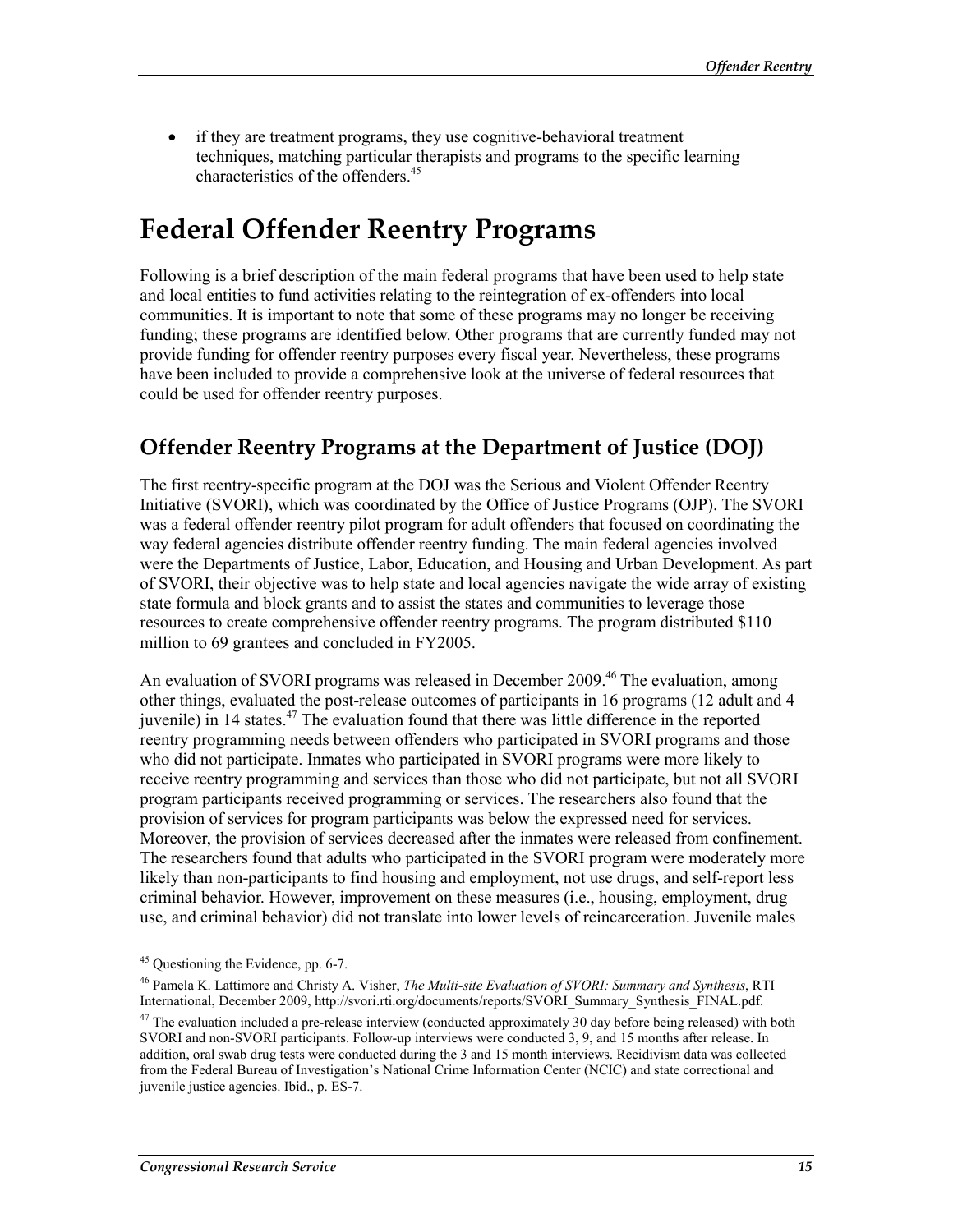who participated in SVORI programs were more likely than non-participants to have a job with benefits 15 months after being released, but there was no significant difference between program participants and non-participants in terms of substance abuse, physical health, mental health, or recidivism.

The Prisoner Reentry Initiative (PRI) was the successor to the SVORI program. According to OJP, the PRI provided funding for model offender reentry programs that focused on providing services and assistance during the three phases of offender reentry: at detention facilities, just prior to and after the offender's release, and during an ex-offender's long-term transition to the community. Congress discontinued funding the PRI after FY2008.

From FY2001 to FY2003, Congress appropriated funding for the DOJ portion of the SVORI under the Community Oriented Policing Services account in the annual Commerce, Justice, Science, and Related Agencies appropriations act. Appropriations were provided during these fiscal years even though they were not authorized. As a part of the  $21<sup>st</sup>$  Century Department of Justice Reauthorization Act of 2002 (P.L. 107-273), Congress authorized appropriations for an adult and juvenile offender reentry demonstration program. The act originally authorized appropriations of \$15.0 million for FY2003, \$15.5 million for FY2004, and \$16.0 million for FY2005. For FY2004 to FY2008, Congress appropriated funding for the SVORI and the PRI pursuant to the authorization for the adult and juvenile offender reentry demonstration program.

| (in thousands of dollars) |            |                     |  |  |  |  |  |
|---------------------------|------------|---------------------|--|--|--|--|--|
|                           | Authorized | <b>Appropriated</b> |  |  |  |  |  |
| FY2001                    | N.A.       | \$29,934            |  |  |  |  |  |
| FY2002                    | N.A.       | 14.934              |  |  |  |  |  |
| FY2003                    | 15.000     | 14,837              |  |  |  |  |  |
| FY2004                    | 15.500     | 4.947               |  |  |  |  |  |
| FY2005                    | 16.000     | 9.866               |  |  |  |  |  |
| FY2006                    | N.A.       | 4.936               |  |  |  |  |  |
| FY2007                    | N.A.       | 14.879              |  |  |  |  |  |
| FY2008                    | N.A.       | 11.750              |  |  |  |  |  |

#### **Table 1. Authorized and Appropriated Funding for the DOJ Reentry Program, FY2001-FY2008**

**Source:** Data provided by the U.S. Department of Justice, Community Oriented Policing Services Office

**Notes:** "N.A." means "not authorized."

The Second Chance Act of 2007 (P.L. 110-199)<sup>48</sup> reauthorized and modified the scope of the adult and juvenile offender reentry demonstration program. The act replaced the previous four purpose areas eligible for funding with new purpose areas spanning every phase of the offender reentry process. Applicants for these grants are subject to a number of requirements, including submitting a reentry strategic plan with their application, describing the long-term strategy, and providing a detailed implementation schedule, among other things. The act requires that states and localities match 50% of the federal funds provided; up to half of this state match (or 25% of the overall

<sup>48</sup> A more detailed description of the Second Chance Act can be found in the **Appendix**.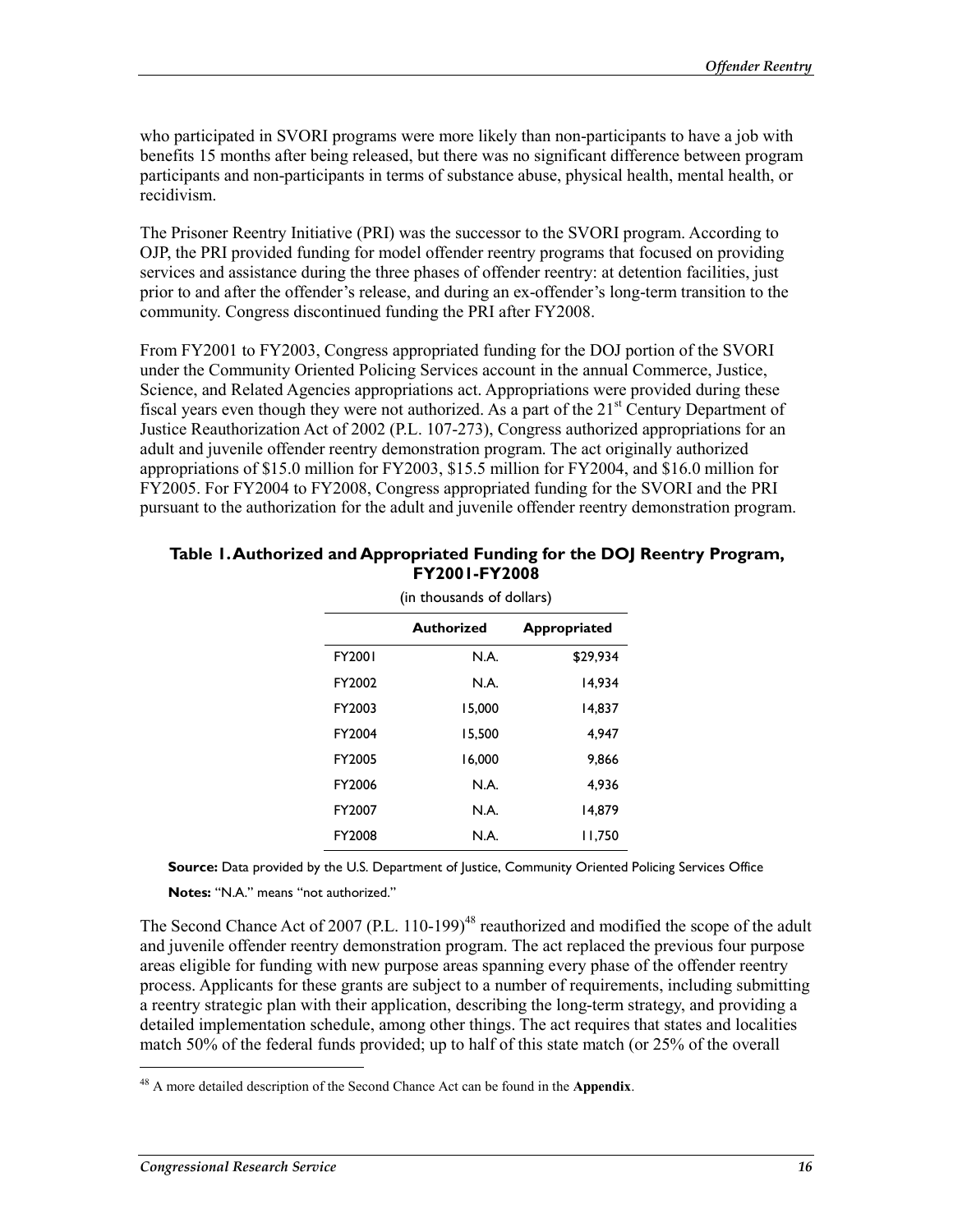total funding) can be composed of in-kind contributions. The act also created some new demonstration grant programs, including

- grants for state and local reentry courts;
- grants for drug treatment diversion programs;
- grants to expand substance-abuse programs for prisoners and ex-offenders; and
- grants to expand the use of career training programs and mentoring programs.

Since FY2009, funding DOJ for reentry programs has been appropriated pursuant to the grant programs authorized by the Second Chance Act.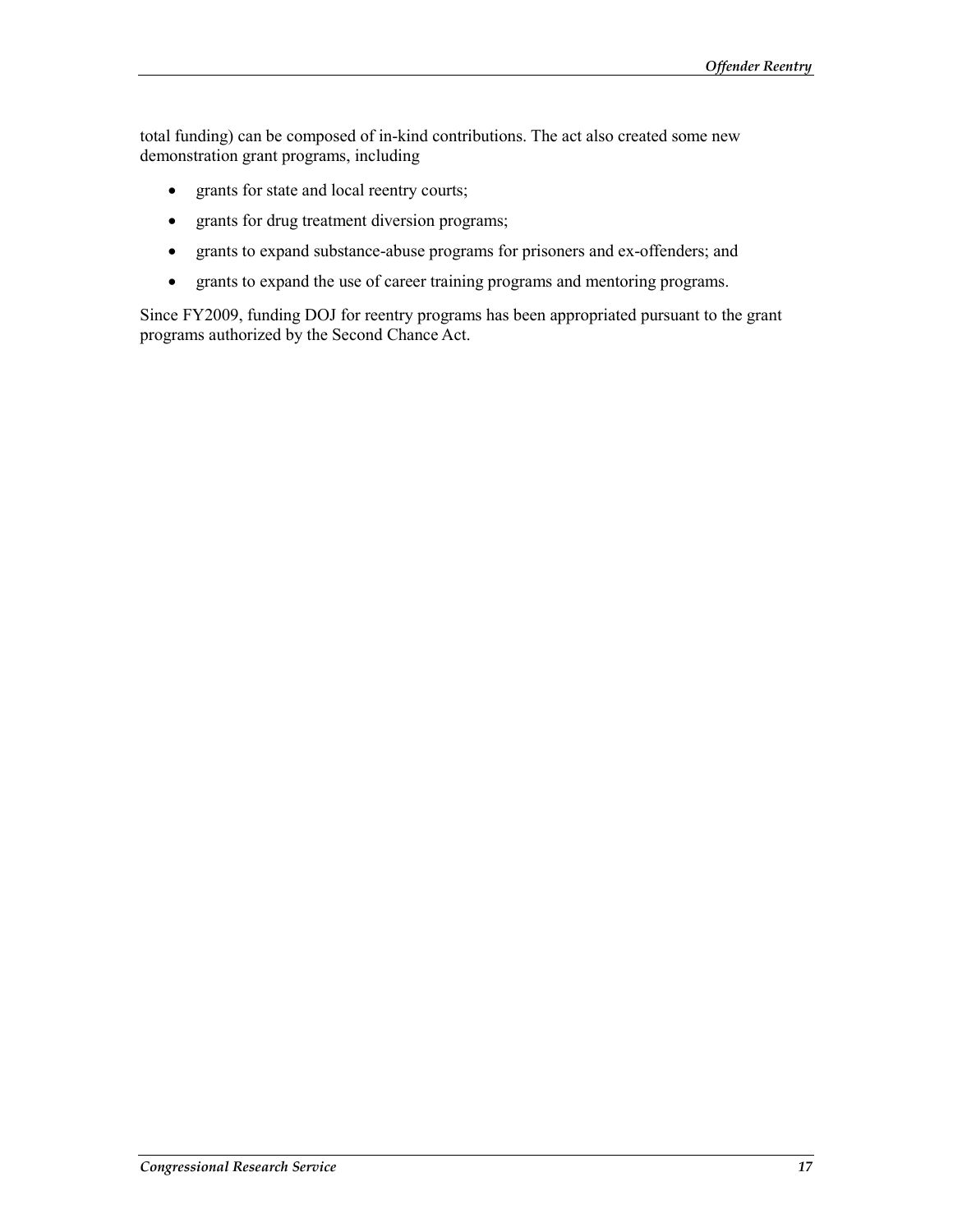| Appropriations and authorizations in thousands of dollars                                                            |                   |              |                   |                          |                   |                   |                   |                |                   |              |
|----------------------------------------------------------------------------------------------------------------------|-------------------|--------------|-------------------|--------------------------|-------------------|-------------------|-------------------|----------------|-------------------|--------------|
|                                                                                                                      | FY2009            |              | FY2010            |                          | FY2011            |                   | FY2012            |                | FY2013            |              |
|                                                                                                                      | <b>Authorized</b> | Appropriated | <b>Authorized</b> | Appropriated             | <b>Authorized</b> | Appropriated      | <b>Authorized</b> | Appropriated   | <b>Authorized</b> | Appropriated |
| Adult and Juvenile<br>Offender Reentry<br>Demonstration<br>Program                                                   | \$55,000          | \$15,000     | \$55,000          | \$37,000                 | N.A.              | \$30.649          | N.A.              | Unknown        | N.A.              | Unknown      |
| State and Local<br><b>Reentry Courts</b>                                                                             | 10,000            |              | 10,000            | 10,000                   | N.A.              | 8,283             | N.A.              | Unknown        | N.A.              | Unknown      |
| Drug Treatment<br>Alternative to<br>Prison Programs                                                                  | 10,000            |              | 10,000            | $\overline{\phantom{m}}$ | N.A.              | $\hspace{0.05cm}$ | N.A.              | <b>Unknown</b> | N.A.              | Unknown      |
| <b>Family Substance</b><br><b>Abuse Treatment</b><br>Alternative to<br>Incarceration<br>Grants                       | 10,000            |              | 10,000            | 7,500                    | N.A.              | 6,213             | N.A.              | <b>Unknown</b> | N.A.              | Unknown      |
| <b>Grants to Evaluate</b><br>and Improve<br><b>Education Methods</b><br>at Prison, Jails, and<br>Juvenile Facilities | 5,000             |              | 5,000             | 2,500                    | N.A.              | 2,071             | N.A.              | <b>Unknown</b> | N.A.              | Unknown      |
| <b>Technology Careers</b><br>Training<br>Demonstration<br>Grants                                                     | 10,000            |              | 10,000            | 5,000                    | N.A.              | 4,142             | N.A.              | Unknown        | N.A.              | Unknown      |
| Offender Reentry<br>Substance Abuse<br>and Criminal Justice<br>Collaboration<br>Program                              | 15,000            |              | 15,000            | 13,000                   | N.A.              | 10,768            | N.A.              | Unknown        | N.A.              | Unknown      |

#### **Table 2. Authorized and Appropriated Funding for the Second Chance Act Grant Programs Administered by the Department of Justice, FY2009-FY2013**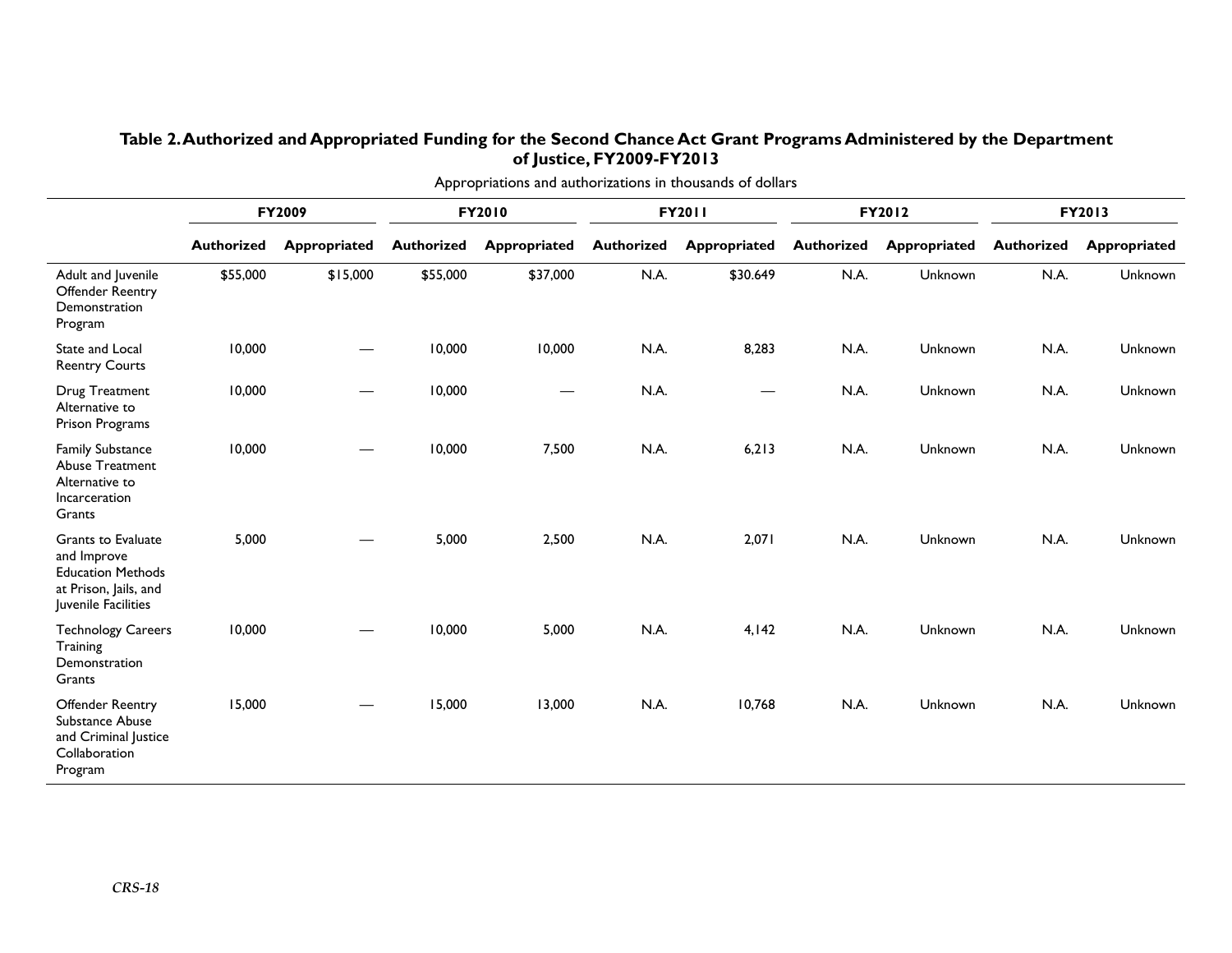|                                                          | <b>FY2009</b>     |                     | <b>FY2010</b> |                     | <b>FY2011</b>     |              | <b>FY2012</b>     |                     | <b>FY2013</b>     |                     |
|----------------------------------------------------------|-------------------|---------------------|---------------|---------------------|-------------------|--------------|-------------------|---------------------|-------------------|---------------------|
|                                                          | <b>Authorized</b> | <b>Appropriated</b> | Authorized    | <b>Appropriated</b> | <b>Authorized</b> | Appropriated | <b>Authorized</b> | Appropriated        | <b>Authorized</b> | Appropriated        |
| <b>Mentoring Grants</b><br>to Nonprofit<br>Organizations | 15,000            | 10,000              | 15,000        | 15,000              | N.A.              | 12,425       | N.A.              | <b>Unknown</b>      | N.A.              | <b>Unknown</b>      |
| <b>Grants for Offender</b><br>Reentry Research           | 10,000            |                     | 10,000        | 10,000              | N.A.              | 8,283        | N.A.              | <b>Unknown</b>      | N.A.              | <b>Unknown</b>      |
| <b>Smart Probation</b>                                   | N.A.              |                     | N.A.          |                     | N.A.              |              | N.A.              | 4.000               | N.A.              | 4,649               |
| <b>Total</b>                                             | 160,000           | 25,000              | 160,000       | 115,000             | <b>N.A.</b>       | 97,774       | N.A.              | 63,000 <sup>a</sup> | N.A.              | 63,930 <sup>b</sup> |

Source: FY2009 appropriations were taken from P.L. 111-8; FY2010 appropriations were taken from P.L. 111-117; FY2011 appropriations were based on a CRS analysis of the text of P.L. 112-10; FY2012 appropriations were taken from P.L. 112-55; and FY2013 appropriations were provided by the Department of Justice.

**Notes:** "N.A." means "not authorized."

- a. For FY2012, \$63 million was provided for DOJ-administered grant programs authorized under the Second Chance Act. Under the Consolidated and Further Continuing Appropriations Act, 2012 (P.L. 112-55), of which \$4 million was set aside for a smart probation program. Congress allowed the Administration to decide how the remaining \$59 million would be allocated between the programs authorized under the act.
- b. For FY2013, \$63.9 million was provided for DOJ-administered grant programs authorized under the Second Chance Act. Under the Consolidated and Further Continuing Appropriations Act, 2013 (P.L. 113-6), of which \$4.6 million was set aside for a smart probation program. Congress allowed the Administration to decide how the remaining \$63.8 million would be allocated between the programs authorized under the act. The FY2013 enacted amount includes a 1.877% rescission per section 3001 of P.L. 113-6 and a 0.2% rescission ordered by the Office of Management and Budget per section 3004 of P.L. 113-6. The FY2013 enacted amount also includes the amount sequestered per the Budget Control Act of 2011(P.L. 112-25).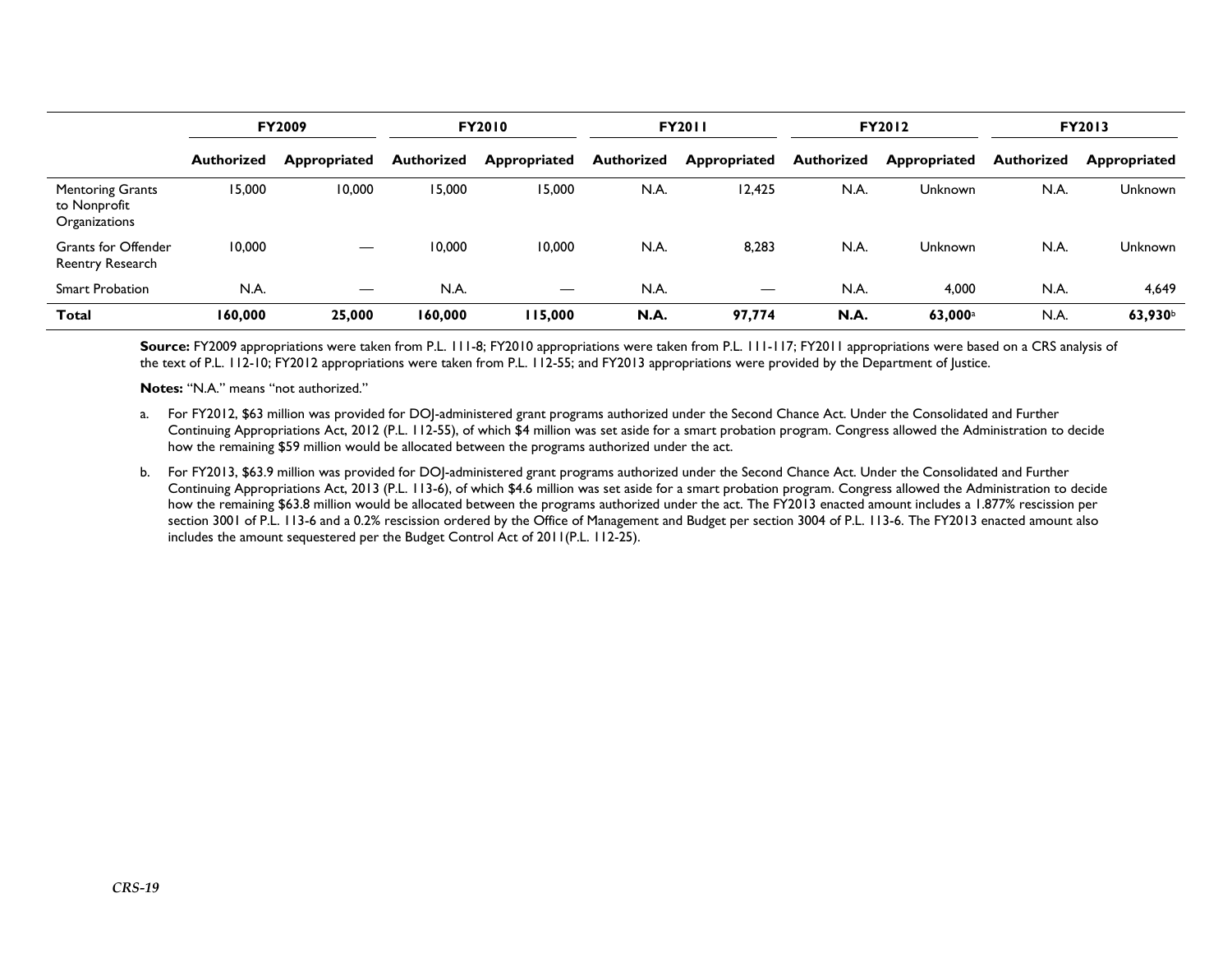### **Offender Reentry Programs at Other Federal Agencies**

As previously mentioned, many federal departments provide funding through a wide array of programs and block grants, which can be used by states for offender reentry. The following list is not meant to be an exhaustive one, but it does capture many programs run by other departments that can be used to support state offender reentry initiatives.

### **The Department of Labor (DOL)**

The Workforce Investment Act<sup>49</sup> (WIA) of 1998 (P.L. 105-220) authorized a nationwide system of workforce development programs, America's Workforce Network, that provides information and services to connect youths and adults with employers.<sup>50</sup> These programs, which can be used by ex-offenders, provide services such as skills-training and job-placement. DOL also instituted a Young Offender Reentry Demonstration Grant Program, which provides funds to communities for offender reentry programs for offenders aged 14 to 21 who are already in the criminal justice system or are considered high-risk. This program focuses on job-training, education, substanceabuse treatment, mental health care, housing assistance, and family support services.

In addition, DOL maintains two programs that provide incentives for companies to hire exoffenders. The Work Opportunity Tax Credits program<sup>51</sup> provides up to \$2,400 in tax credits to companies for every former offender they hire,<sup>52</sup> and the Federal Bonding Program<sup>53</sup> allows companies who cannot obtain bonding or insurance from their own providers to bond exoffenders for up to \$25,000 for up to six months.<sup>54</sup>

### **The Department of Education (DOE)**

A variety of DOE programs can be used by states to help fund or provide technical support for offender reentry programs that focus on education. The Office of Vocational and Adult Education provides several different programs for offender reentry. The Lifeskills for State and Local Inmates Program provides funding for demonstration projects to reduce recidivism through educational services before inmates are discharged into the community.<sup>55</sup> The Grants to States for Workplace and Community Transition Training for Incarcerated Youth Offenders funds

<sup>&</sup>lt;sup>49</sup> U.S. Department of Labor, Employment & Training Administration, "Serious and Violent Offender Reentry Initiative Appendices," available at http://www.doleta.gov/sga/sga/reentry\_app.cfm.

<sup>50</sup> For more information about the Workforce Investment Act, please refer to CRS Report RL33687, *The Workforce Investment Act (WIA): Program-by-Program Overview and Funding of Title I Training Programs*, by David H. Bradley.

<sup>51</sup> For more information about the Work Opportunity Tax Credits Program, please refer to CRS Report RL30089, *The Work Opportunity Tax Credit (WOTC)*, by Christine Scott.

<sup>52</sup> U.S. Department of Labor, Employment & Training Administration, "Work Opportunity Tax Credit" available at http://www.doleta.gov/business/Incentives/opptax/.

<sup>53</sup> For more information about the Federal Bonding Program, please refer to CRS Report RL30248, *The Employment Service: The Federal-State Public Labor Exchange System*, by Alison Pasternak and Ann Lordeman.

<sup>&</sup>lt;sup>54</sup> U.S. Department of Labor, Employment & Training Administration, "Federal Bonding Program," available at http://www.bonds4jobs.com/program-background.html.

<sup>55</sup> U.S. Department of Education, "Life Skills for State and Local Prisoners Program," available at http://www.ed.gov/ programs/lifeskills/index.html.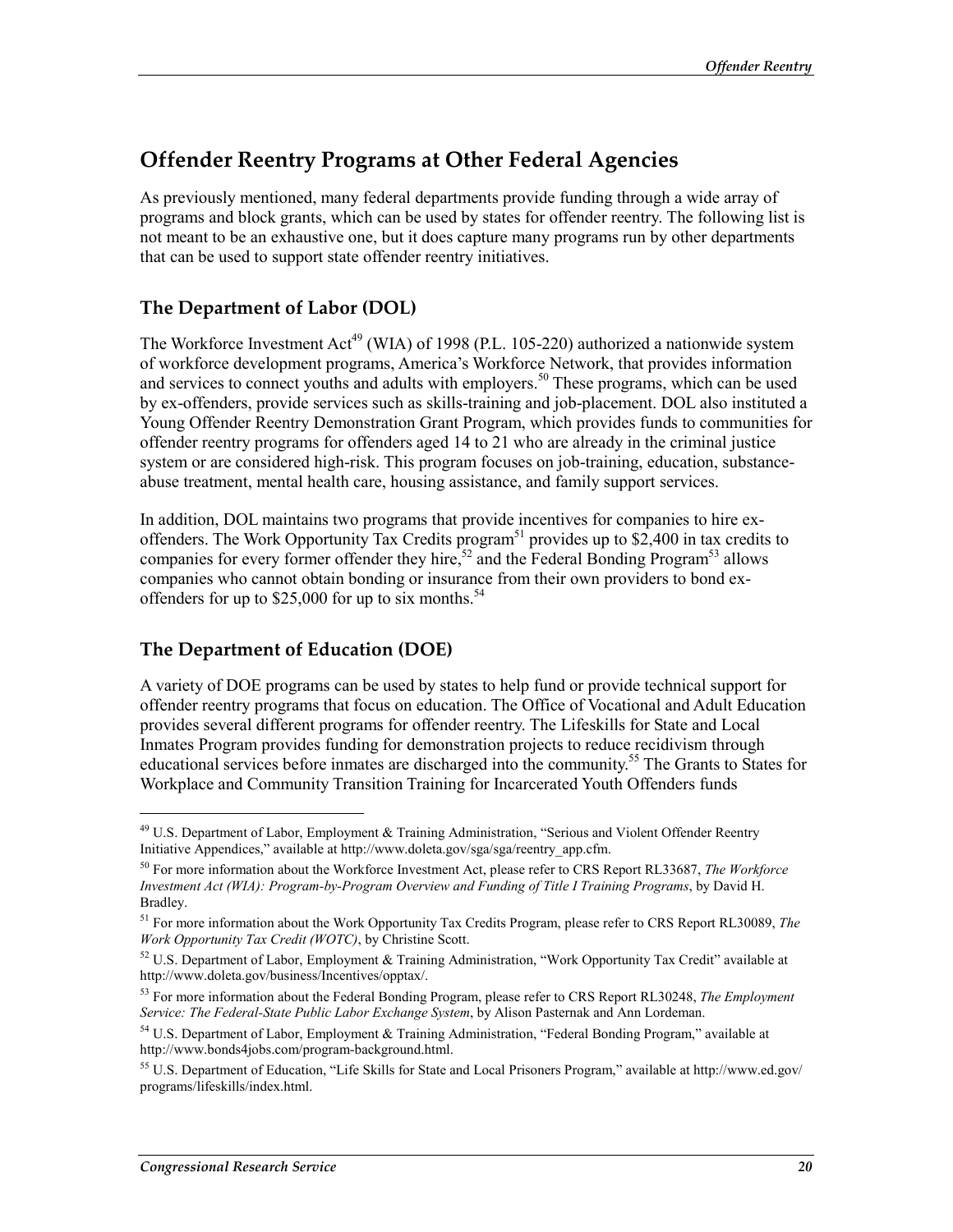postsecondary education and vocational training to people under the age of 25 from five years before their release to one year post-release.<sup>56</sup> Title II of the Workforce Investment Act, Adult Education and Family Literacy, also authorized funding to be appropriated for basic skills instruction; up to 10% of the funds can be used for institutionalized offenders or for ex-offenders in community programs. In addition, the Perkins State Grant Program allows states to use up to  $1\%$  of their funds to serve offenders in institutions.<sup>57</sup>

#### **The Department of Housing and Urban Development (HUD)**

HUD funds a variety of programs that help states and local governments to support housing programs. The Community Development Block Grant Program aims to assist states in developing viable urban communities. Funds are allocated by formula to the states, and communities and grantees have significant discretion concerning how to allocate their federal funding—including using some funds to provide housing for ex-offenders.<sup>58</sup>

#### **The Department of Health and Human Services (DHHS)**

DHHS provides funding for a multitude of programs that can be used to help offender reentry programs through the Substance Abuse and Mental Health Services Agency<sup>59</sup> (SAMHSA) and the Office of Community Services. These programs include the Recovery Community Support Program, which targets people and families recovering from drug abuse and addiction, and several block grant programs. SAMHSA also funds a program that specifically targets offender reentry known as the Young Offender Reentry Program (YORP). The YORP provides funding for state, tribal, and local governments, as well as community based non-profit organizations, to expand substance abuse treatment and supervision programs for juvenile and young adult offenders re-entering the community.60 Funds for DHHS programs may be used to provide substance abuse or mental health services for offenders on parole or probation. However, DHHS funds may not used to provide services to incarcerated offenders.<sup>61</sup>

### **Coordination Between Federal Agencies**

There are a number of entities that bring together offender reentry professionals from state and local governments, non-profit organizations, and academic institutions, including the Reentry Policy Council founded by the Council of State Governments and the Reentry Roundtable hosted

<sup>56</sup> U.S. Department of Education, "Guide to U.S. Department of Education Programs, FY2007," p. 38, available at http://www.ed.gov/programs/gtep/gtep.pdf.

<sup>57</sup> U.S. Department of Labor, Employment & Training Administration, "Serious and Violent Offender Reentry Initiative Appendices," available at http://www.doleta.gov/sga/sga/reentry\_app.cfm.

<sup>&</sup>lt;sup>58</sup> U.S. Department of Labor, Employment & Training Administration, "Serious and Violent Offender Reentry Initiative Appendices," available at http://www.doleta.gov/sga/sga/reentry\_app.cfm.

<sup>59</sup> For more information about SAMHSA, please refer to CRS Report RL33997, *Substance Abuse and Mental Health Services Administration (SAMHSA): Reauthorization Issues*, by Ramya Sundararaman (available by request).

<sup>&</sup>lt;sup>60</sup> Testimony of Senior Policy Advisor to the Administrator Cheri Nolan, Substance Abuse and Mental Health Services Administration, U.S. Department of Health and Human Services, before the Committee on the Judiciary, Subcommittee on Corrections and Rehabilitation, Thursday, September 21, 2006.

<sup>&</sup>lt;sup>61</sup> U.S. Department of Labor, Employment & Training Administration, "Serious and Violent Offender Reentry Initiative Appendices," available at http://www.doleta.gov/sga/sga/reentry\_app.cfm.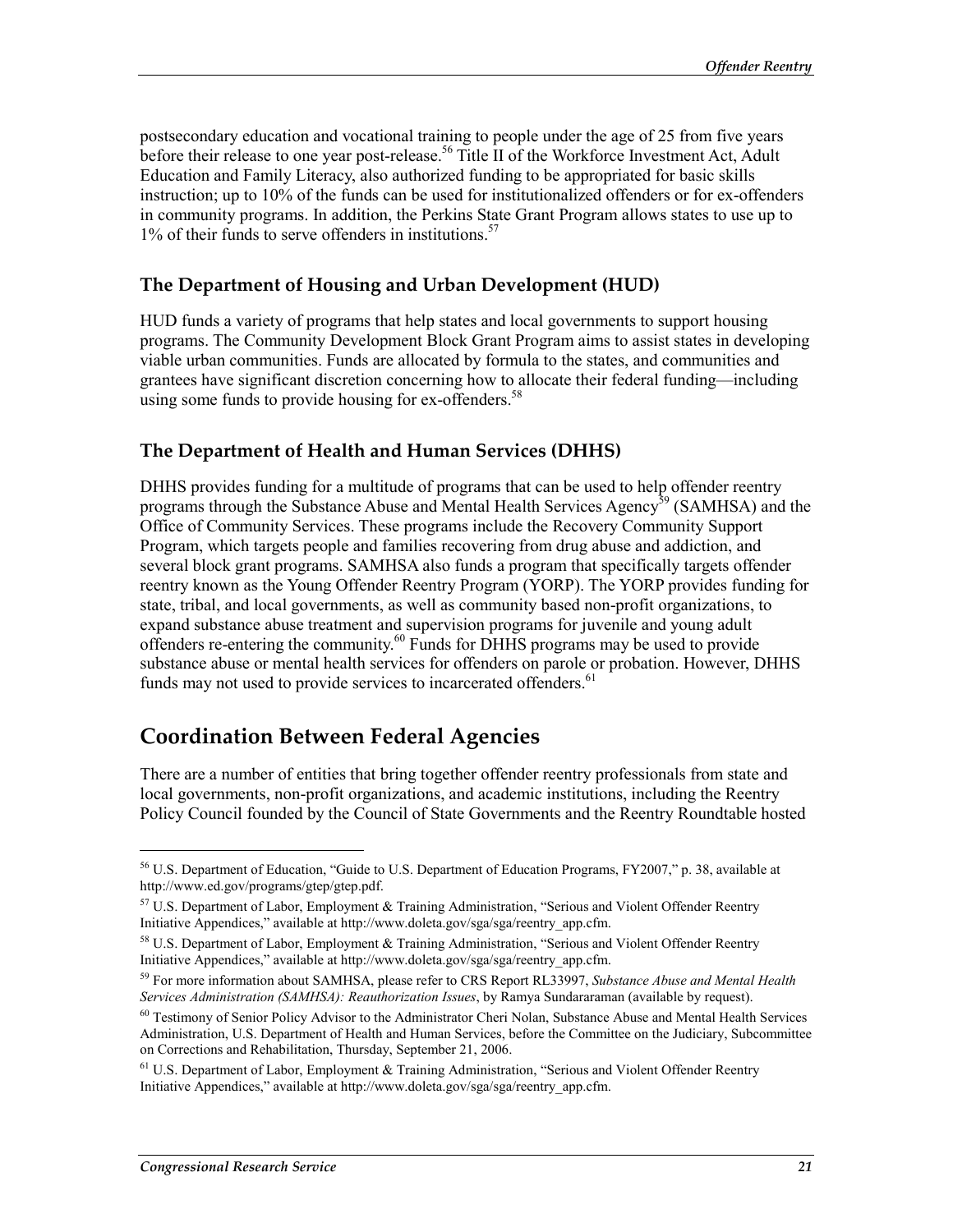by the Urban Institute. Both of these organizations attempt to bolster information sharing about best practices and funding opportunities and coordination between the various state and local agencies and stake-holders within the offender reentry field.

The DOJ has started an interagency Reentry Council to coordinate federal reentry efforts and advance effective reentry policies. The first meeting of the council was held in January 2011, and one will be held every six months. The purpose of the council is "to bring together numerous federal agencies to make communities safer, assist those returning from prison and jail in becoming productive, tax-paying citizens, and save taxpayer dollars by lowering the direct and collateral costs of incarceration."62 The council includes representatives from the following agencies and offices:

- Department of Justice,
- Department of the Interior,
- Department of Agriculture,
- Department of Labor,
- Department of Health and Human Services,
- Department of Housing and Urban Development,
- Department of Education,
- Department of Veterans Affairs,
- Office of National Drug Control Policy,
- Social Security Administration,
- Domestic Policy Council,
- Equal Employment Opportunity Commission,
- White House Office of Faith-Based and Neighborhood Partnerships,
- Office of Personnel Management,
- Office of Management and Budget,
- Internal Revenue Service,
- Federal Trade Commission,
- Interagency Council on Homelessness, and
- Small Business Administration.

# **Conclusion**

1

Over the past two and a half decades, the prison population and the number of ex-offenders being released into the community have been increasing. The increasing number of ex-offenders

<sup>62</sup> National Reentry Resource Center, *Federal Interagency Reentry Council*, http://www.nationalreentryresourcecenter.org/reentry-council.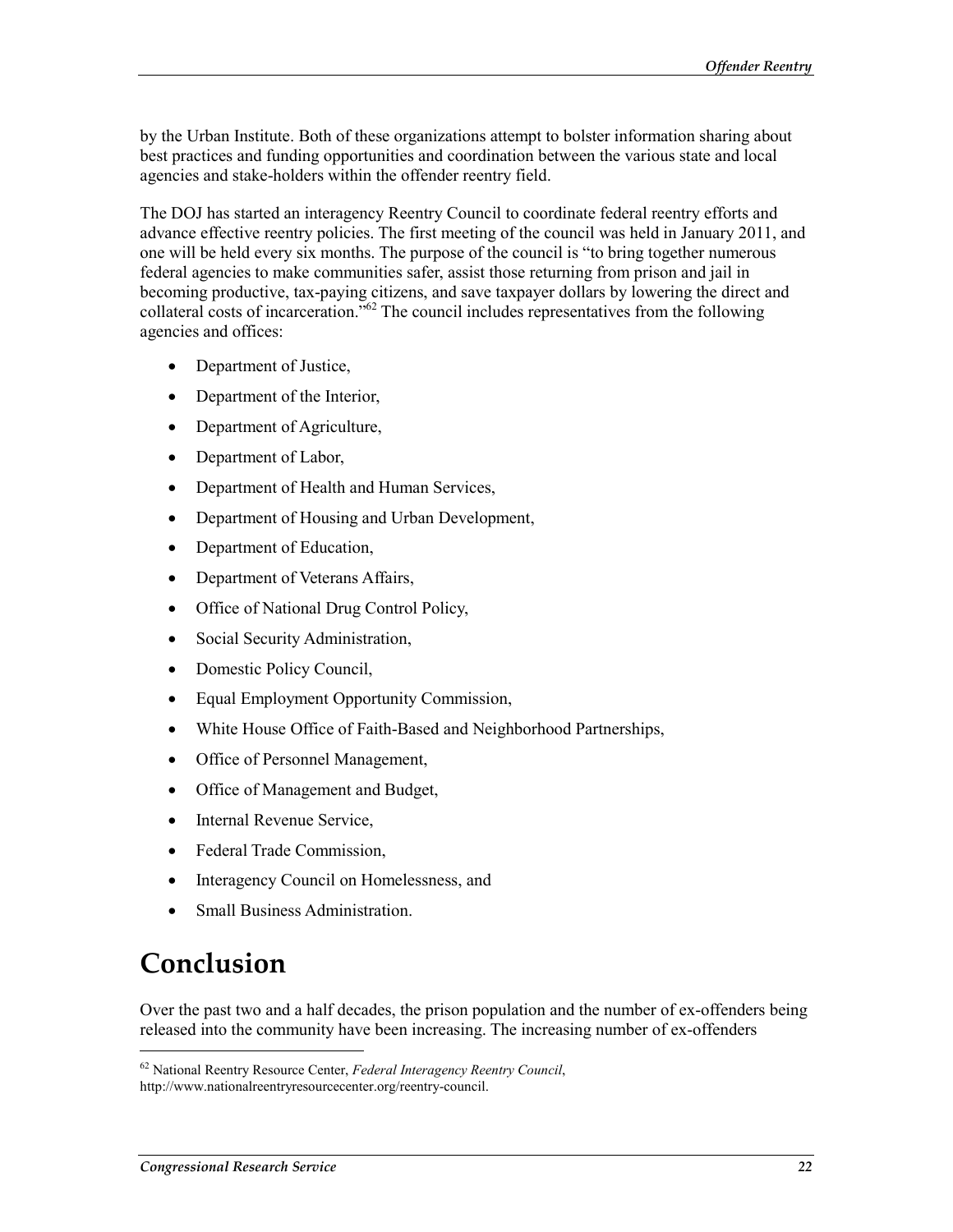entering the community has put pressure on public policy makers to provide treatments and services that will smooth the reintegration process while reducing recidivism. When deciding what programs to fund, policy makers often focus on reducing recidivism. The focus on reducing recidivism, however, is complicated by the fact that there are different definitions of recidivism. For example, the last major national-level study showed that two-thirds of ex-offenders came into contact with the legal system and that about half were back in prison within three years of their release. However, only a quarter of the ex-offenders ended up in prison for having committed new crimes; another quarter were back in prison for technical violations of their release (such as failing a drug test). Whether technical violations should be considered a measure of recidivism or whether recidivism should be confined to the commission of new crimes has engendered much debate within the criminal justice field.

While the emphasis on reducing recidivism is important, programs can also be evaluated based on other outcome measures such as their ability to connect ex-offenders with jobs, services, and institutions in their communities. The best available research has shown that there are a number of services that can help ex-offenders reconnect with their communities and lower recidivism, including programs focusing on providing vocational training, substance abuse prevention, mental health services, and alternative housing. The reportedly most successful programs focus on high-risk offenders, are intensive in nature, begin during institutional placement, and take place mostly in the community. However, a relative lack of scientifically rigorous research has made it difficult to draw definitive conclusions about which programs are most effective.

As Congress considers this issue, a number of policy issues may be assessed, including whether the current federal grant programs are adequate or whether new programs should be created, whether there is a need for more current national-level recidivism data, whether enough coordination of the many programs that may be used to help ex-offenders is occurring within the federal government, whether more evaluations of offender reentry programs are needed, and whether funding will be appropriated for the programs and activities that were authorized by the Second Chance Act.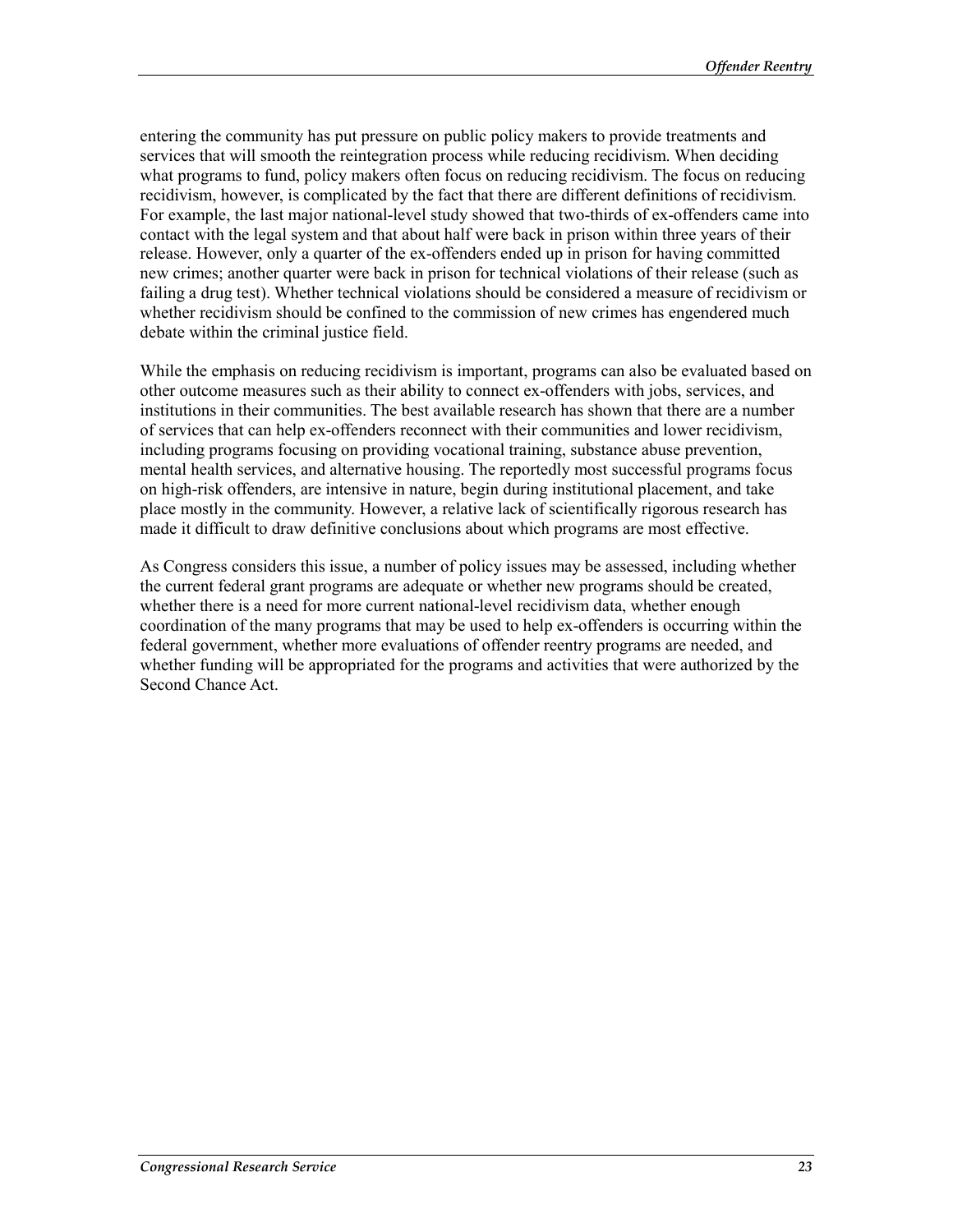# **Appendix. Section-by-Section Comparison of the Second Chance Act**

The Second Chance Act, P.L. 110-199, was passed by the House on November 13, 2007, and by the Senate on March 11, 2008. The act was signed into law on April 9, 2008. Following is a section-by-section analysis of the act's provisions.

### **Amendments to Current Offender Reentry Grant Program (§101)**

The Second Chance Act reauthorized and expanded the adult and juvenile offender state and local offender reentry demonstration projects codified at 42 U.S.C. 3797w(b-c). The act replaced the four current purpose areas eligible for funding with seven broad purpose areas:

- educational, literacy, vocational, and job placement services;
- substance abuse treatment and services, including programs that start in placement and continue through the community;
- programs that provide comprehensive supervision and offer services in the community, including programs that provide housing assistance and mental and physical health services;
- programs that focus on family integration during and after placement for both offenders and their families;
- mentoring programs that start in placement and continue into the community;
- programs that provide victim-appropriate services, including those that promote the timely payment of restitution by offenders and those that offer services (such as security or counseling) to victims when offenders are released; and
- programs that protect communities from dangerous offenders, including developing and implementing the use of risk assessment tools to determine when offenders should be released from prison.

Applicants for these grants are subjected to a number of requirements, including submitting a reentry strategic plan with their application, describing the long-term strategy, providing a detailed implementation schedule, identifying the local government's role in the plan, and describing the "evidence based methodology and outcome measures" that are used to evaluate the programs and "provide valid measures" of the program's impact.

The act allows the Attorney General (AG) to make grants for these programs if the applications received meet the following conditions:

- they are explicitly supported by the chief executive of the unit of government applying for the funding;
- they extensively discuss the role that the various law enforcement entities involved in the reentry process will have in the program;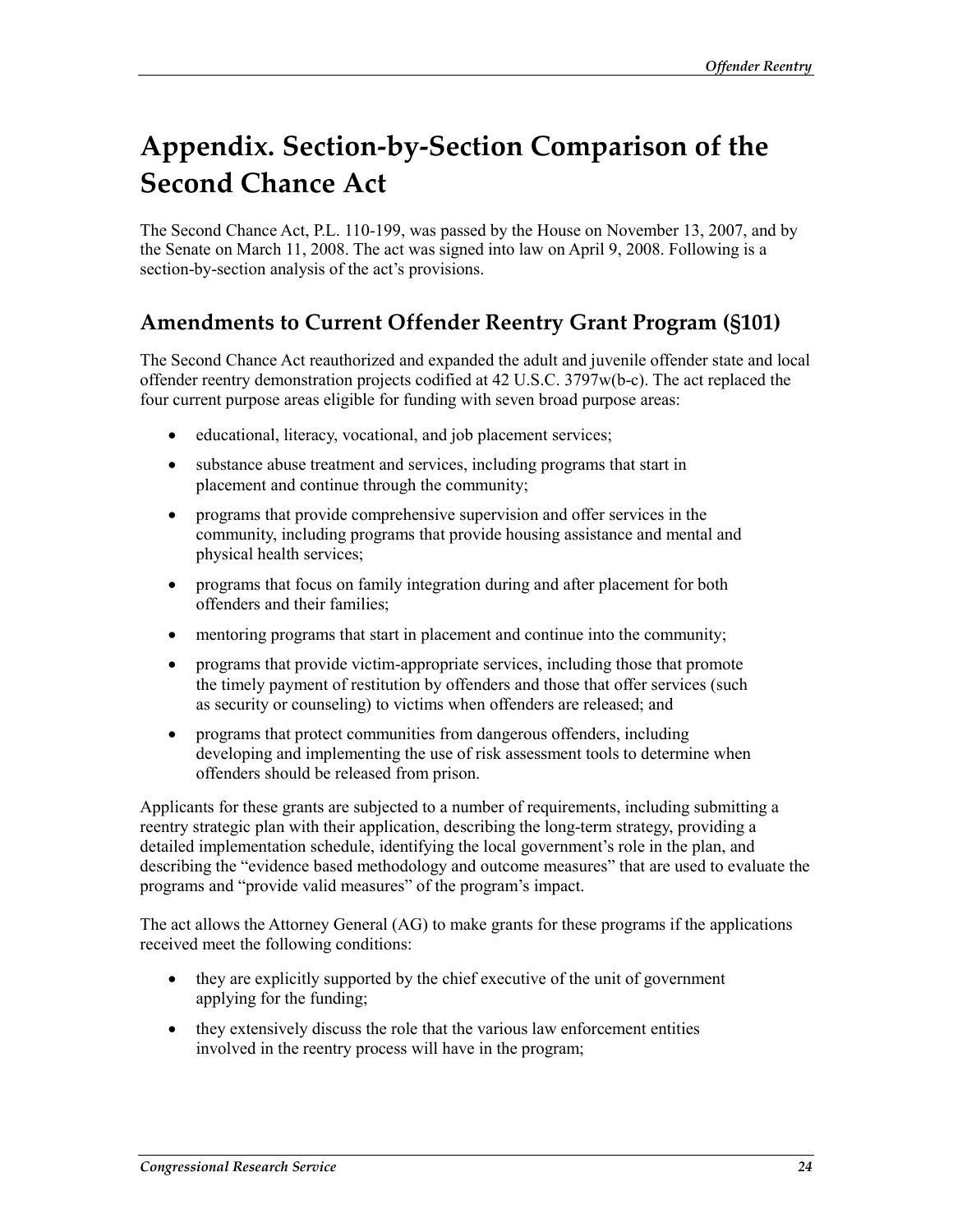- they provide extensive evidence of collaboration among the state and local health, housing, child welfare, education, substance abuse, victims services, employment, and law enforcement agencies;
- they provide a plan for analyzing any statutory, regulatory, or other hurdles that may exist to reintegrating offenders into the community; and
- they include a reentry taskforce as described below to carry out the activities funded under the grant.

The act requires applicants to develop a comprehensive strategic reentry plan that contains measurable five-year performance outcomes, with the goal of reducing recidivism by 50% over this period. As a condition of funding, applicants are also required to create offender reentry taskforces that would integrate the prime offender reentry stake-holders in their communities in order to pool resources, facilitate data-collection, and reduce recidivism. Grantees are also required to submit annual reports to DOJ that identify the specific progress made toward achieving their strategic performance outcomes, and may be eligible for future grants if they demonstrate adequate progress towards reducing recidivism by 10% over a two-year period.

In awarding grants under this program, the AG is directed to prioritize applications that

- focus on geographic areas with a disproportionate population of ex-offenders;
- include input from non-profit organizations, consultation with victims and exoffenders, and coordinate with families;
- demonstrate effective case management in order to provide comprehensive and continuous services during reentry;
- review the adjudications process for parole violations in the applicant's criminal justice system;
- provide for an independent evaluation of the program, including, to the extent practicable, the use of random assignment; and
- target high risk offenders through the use of validated assessment tools.

Additionally, the act establishes a National Adult and Juvenile Offender Reentry Resource Center by authorizing the AG to make a grant available to an eligible organization. The selected organization are directed to provide education, training, and technical assistance to states and other governments in order to collect and disseminate data and best practices in offender reentry, including the use of evaluation tools and other measures to assess and document performance. Up to 4% of the authorized level of funding can be used to establish and run this center.

The act authorizes \$55 million in both FY2009 and FY2010 for these programs and limits funding for technical assistance and training to between 2% and 3% of the overall total appropriated. The total federal share of funding for these grants is limited to 50%; however, up to 50% of the state and local matching funds (i.e., 25% of the overall grant) could be fulfilled through in-kind contributions of goods or services.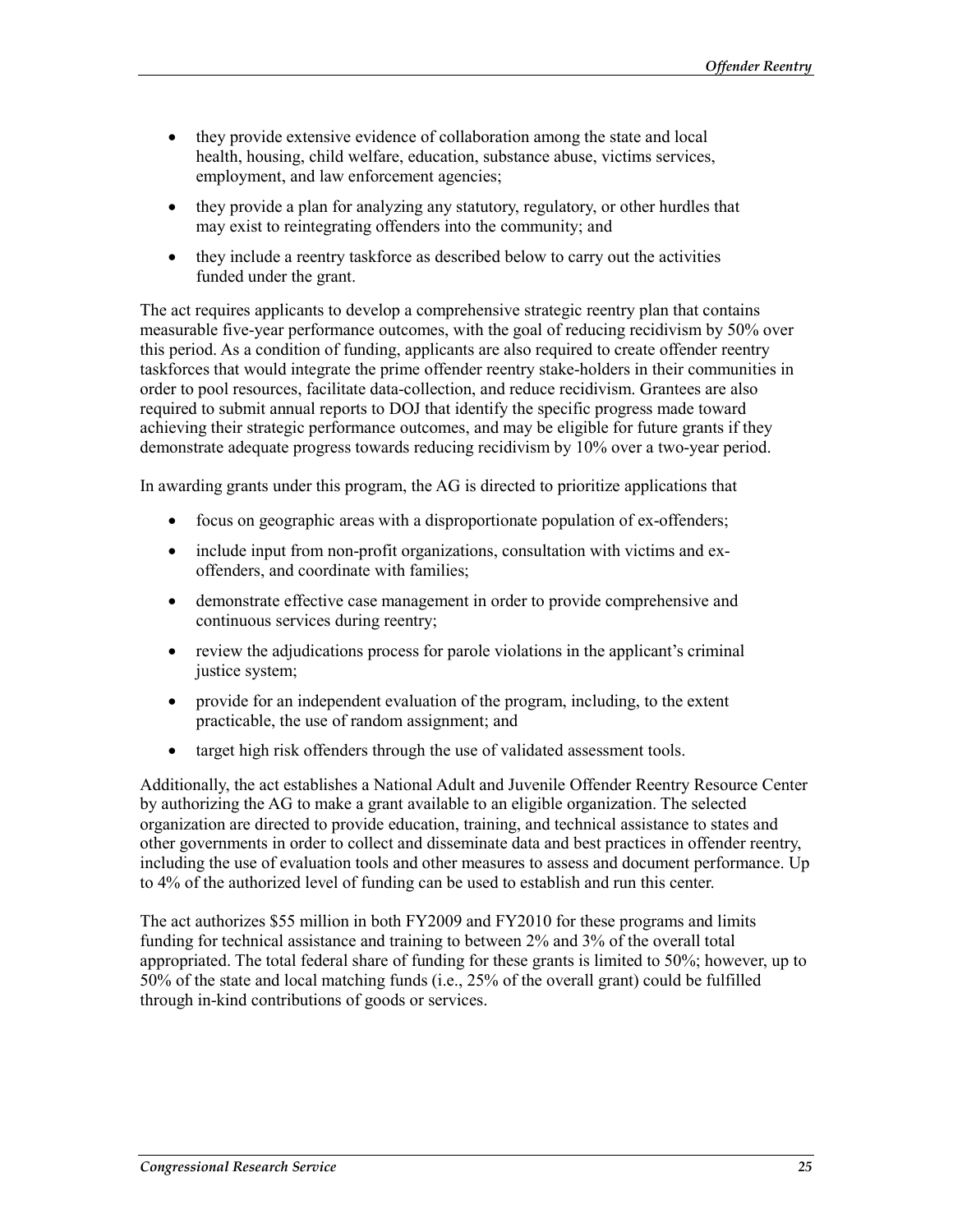## **Improvement of the Residential Substance Abuse Treatment for State Offenders Program (§102)**

This provision requires states receiving grants under the residential substance abuse treatment program (42 U.S.C. 3796ff) to ensure that individuals participating in these programs receive aftercare services, including a full continuum of support services. The act defines residential substance abuse treatment programs as a course of comprehensive individual and group substance abuse services lasting at least six months in residential treatment facilities that are set apart from the general population of a prison or jail. The act also requires the AG to study the use and effectiveness of the funds used to provide the required aftercare services.

### **Definition of Violent Offender for Drug Court Program (§103)**

The act modifies the government's current drug court grant program, restricting the current definition of "violent offender" to individuals charged with or convicted for certain offenses that are punishable by a sentence of longer than one year (prior there was no minimum sentence length).<sup>63</sup> The act requires all grantees under this program to adhere to this definition of "violent" offender" within three years of the enactment of the act (i.e., April 9, 2011), and requires the secretary to publish regulations to this effect within 90 days of enactment. Any drug court not adhering to this definition by April 9, 2011, would see their grant allocations reduced.

### **New Offender Reentry Grant Programs**

Subtitle B creates a number of new targeted grant programs within the Department of Justice (DOJ) relating to the reintegration of offenders into the community.

# **State and Local Reentry Courts (§111)**

This provision creates a new grant program within DOJ to fund reentry courts. Subject to the availability of appropriations, grants up to \$500,000 are made available for state and local adult and juvenile court systems in order to establish and maintain reentry courts. These courts will be tasked with monitoring juvenile and adult offenders reentering into the community and providing them with a coordinated and comprehensive array of services, including housing assistance, education, job training, health services, and substance abuse treatment. In order to be eligible for funding, applicants have to demonstrate the need for their program; create a long-term strategy and detailed implementation plan; identify the government and community entities that would be coordinated by the project; and describe the methodology and outcome measures that would be used to evaluate the program. Additionally, applicants are required to submit annual reports to DOJ including a summary of the activities carried out with the grant and an assessment of whether these activities are meeting the needs identified in the grant application. The act authorizes \$10 million for this program in FY2009 and FY2010. The total federal share of

<sup>&</sup>lt;sup>63</sup> In order to be considered a "violent offender," an individual has to have committed this crime while in possession of a firearm or dangerous weapon, the crime has to have resulted in the death or serious bodily injury of a person, force had to have been used against someone's person, or the offender had 1 or more prior convictions for a felony crime of violence involving the use or attempted use of force against a person with the intent to cause death or serious bodily harm. See 42 U.S.C. 3797 u-2(a)(1).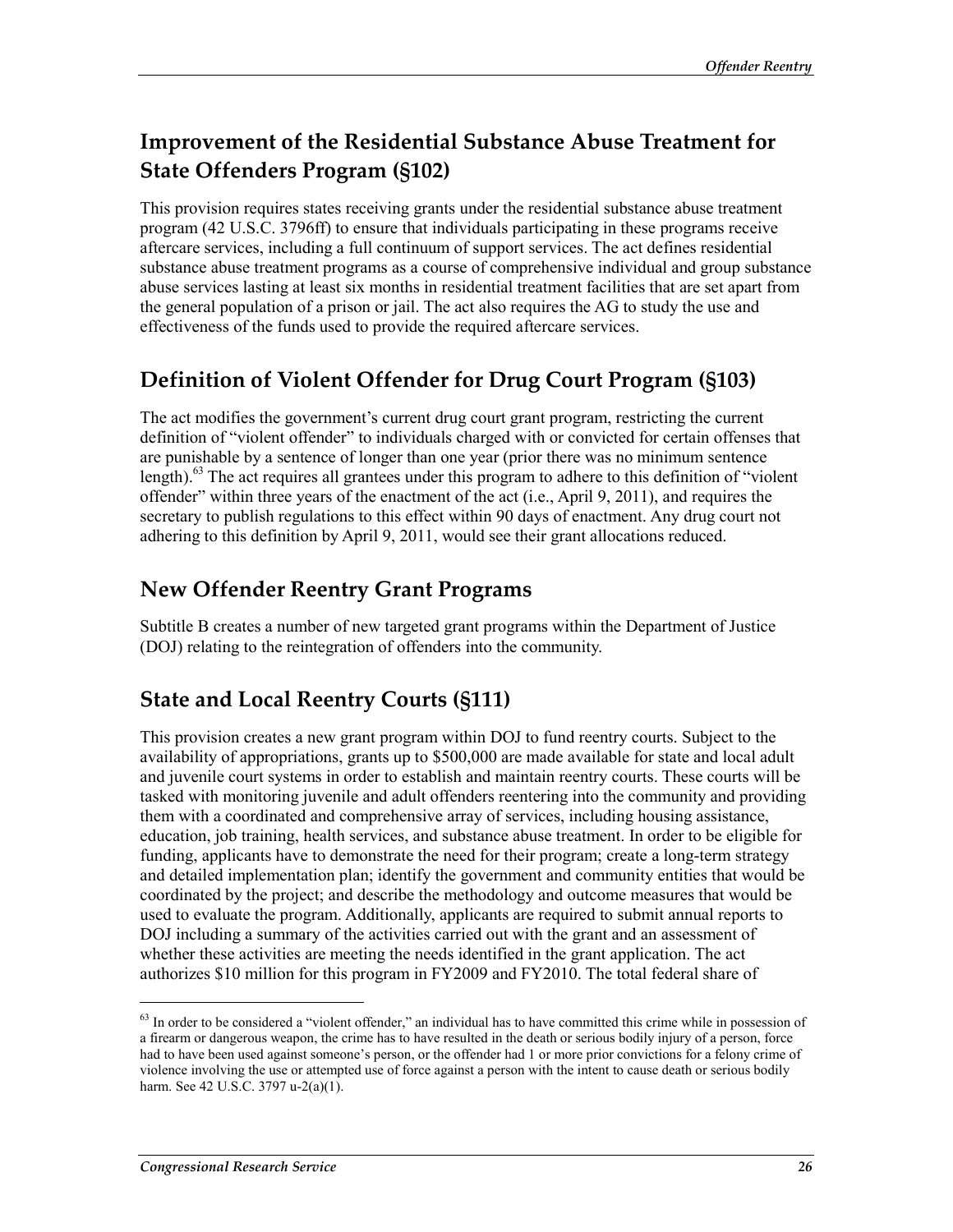funding for these grants is limited to 50%; however, up to 50% of the state and local matching funds (i.e., 25% of the overall grant) could be fulfilled through in-kind contributions of goods or services.

### **Drug Treatment Alternative to Prison Programs (§112)**

This provision creates a new grant program for state and local prosecutors to fund the development, implementation, and expansion of drug treatment programs that are alternatives to imprisonment. The programs require eligible offenders, after having received the consent of the prosecutor, to participate in comprehensive drug treatment programs in lieu of imprisonment. Criminal charges would be dismissed upon completion of the program. Offenders failing to successfully complete their treatment programs would serve their original sentence. In order to be eligible for these programs, the offender in question could not have had any prior felony use of force convictions or have been charged with or convicted of an offense involving a firearm, a dangerous weapon, or the use of force against another individual. The act authorizes \$10 million for this program in FY2009 and FY2010. The total federal share of funding for these grants is limited to 50%; however, up to 50% of the state and local matching funds (i.e., 25% of the overall grant) could be fulfilled through in-kind contributions of goods or services.

## **Family Substance Abuse Treatment Alternatives to Incarceration Grants (§113)**

This provision creates a new grant program to develop, implement, and expand the use of familybased substance abuse treatment programs as alternatives to incarceration for non-violent parent drug offenders. Among other things, the treatment is required to be clinically appropriate, comprehensive, and long-term and would be provided in a residential setting rather than an outpatient or a hospital setting. The program is required to include the implementation of graduated sanctions applied on the basis of the offender's accountability throughout the course of the program and the development of reentry plans for offenders. Offenders failing to complete the program are required to complete the sentence for the underlying crime involved. Grantees are required to submit annual reports to DOJ detailing the effectiveness of their programs using evidence-based data. Prison-based programs are required to locate their programs in an area separate from the general population, to create and support treatment plans for incarcerated parents, and to ensure continuity of care if participating offenders are transferred to a different facility. The act authorizes \$10 million in FY2009 and in FY2010 for these grants; not less than 5% of this total is to be allocated to Indian Tribes.

## **Grants to Evaluate and Improve Educational Methods at Prisons, Jails, and Juvenile Facilities (§114)**

This program authorizes the AG, subject to the availability of appropriations, to make grants to evaluate, identify, and improve programs that focus on providing educational and vocational programs for offenders by identifying and implementing best practices. Grantees are required to submit reports within 90 days of the last day of the final fiscal year of a grant detailing the progress that they have made. The act authorizes appropriations of \$5 million for this program in FY2009 and FY2010.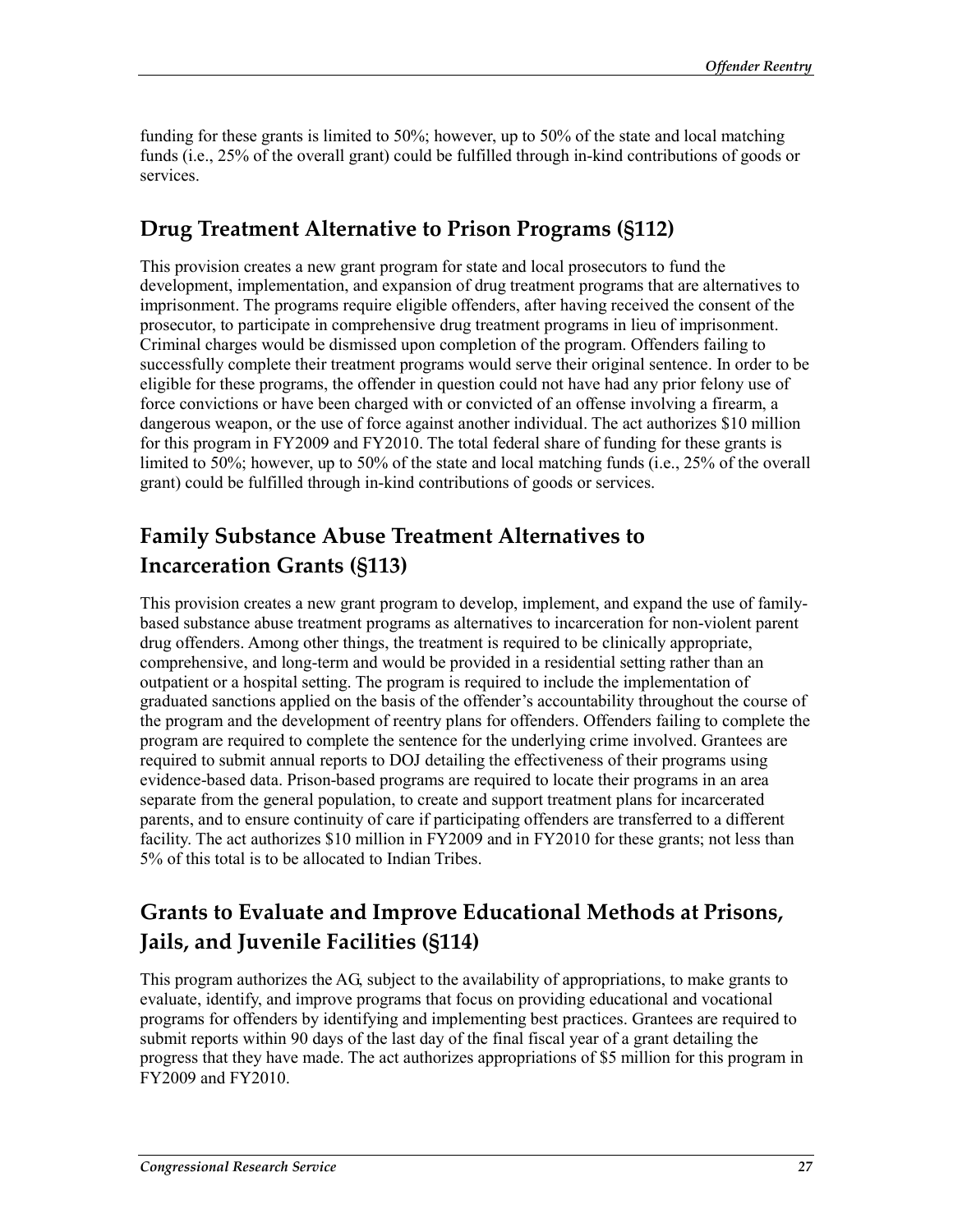### **Technology Careers Training Demonstration Grants**

The act authorizes the AG to make grants to states, units of local governments, territories, and Indian Tribes to provide technology career training for prisoners. Grants may be awarded for programs that establish technology careers training programs for offenders during the three-year period prior to their release. Access to the Internet during the program will be restricted to ensure public safety. Grantees must submit a report to DOJ describing and assessing the program each fiscal year. The act authorizes \$10 million for this program in FY2009 and FY2010.

### **New Drug-Treatment and Mentoring Grant Programs**

Title II of P.L. 110-199 authorizes a series of new grant programs for drug-treatment and mentoring purposes. Subtitle  $A(8201)$  focuses on drug treatment programs, Subtitles B and C (§§211-214) focus on training and mentoring programs, and Subtitle C (§231) would create a federal offender reentry program at the Bureau of Prisons.

# **Offender Reentry Substance Abuse and Criminal Justice Collaboration Program (§201)**

The act authorizes the AG to make grants to states, units of local governments, territories, and Indian Tribes in order to improve drug treatment programs in prisons and reduce the use of alcohol and other drugs by long-term abusers under correctional supervision. Grants may be used to continue or improve existing drug treatment programs, develop and implement programs for long-term substance abusers, provide addiction recovery support services, and establish pharmacological drug treatment services as part of any drug treatment program offered to prisoners.<sup>64</sup> Grant applicants are required to identify the entities that will be involved in providing the treatment, certify that this treatment has been developed in consultation with the Single State Authority for Substance Abuse,<sup>65</sup> certify that the treatment will be clinically appropriate and will provide comprehensive treatment, and describe how evidence-based strategies have been incorporated into the program, including the collection and analysis of data. The AG is required to submit a report to Congress detailing best practices relating to substance abuse treatment in prison and comprehensive treatment of long-term substance abusers by September 30, 2009. Another report on the drug treatment programs funded through this grant program is required by September 30, 2010. The act authorizes appropriations of \$15 million for this program in both FY2009 and FY2010.

# **Mentoring Grants to Nonprofit Organizations (§211)**

This provision would create a new grant program to provide mentoring and other transitional services for offenders being released into the community. Funding could be used for mentoring programs both in placement and during reentry, programs providing transition services during

<sup>&</sup>lt;sup>64</sup> Pharmacological drug treatment involves using drugs and medications in the treatment of substance abuse. See Clayton Mosher, Scott Akins, and Chad Smith, "Pharmacological Drug Treatment" Paper presented at the annual meeting of the American Society of Criminology, Royal York, Toronto. 2008-04-21.

 $65$  States would be required to identify an entity that would be the single State administrative authority responsible for planning, developing, implementing, monitoring, regulating, and evaluating substance abuse services within the State.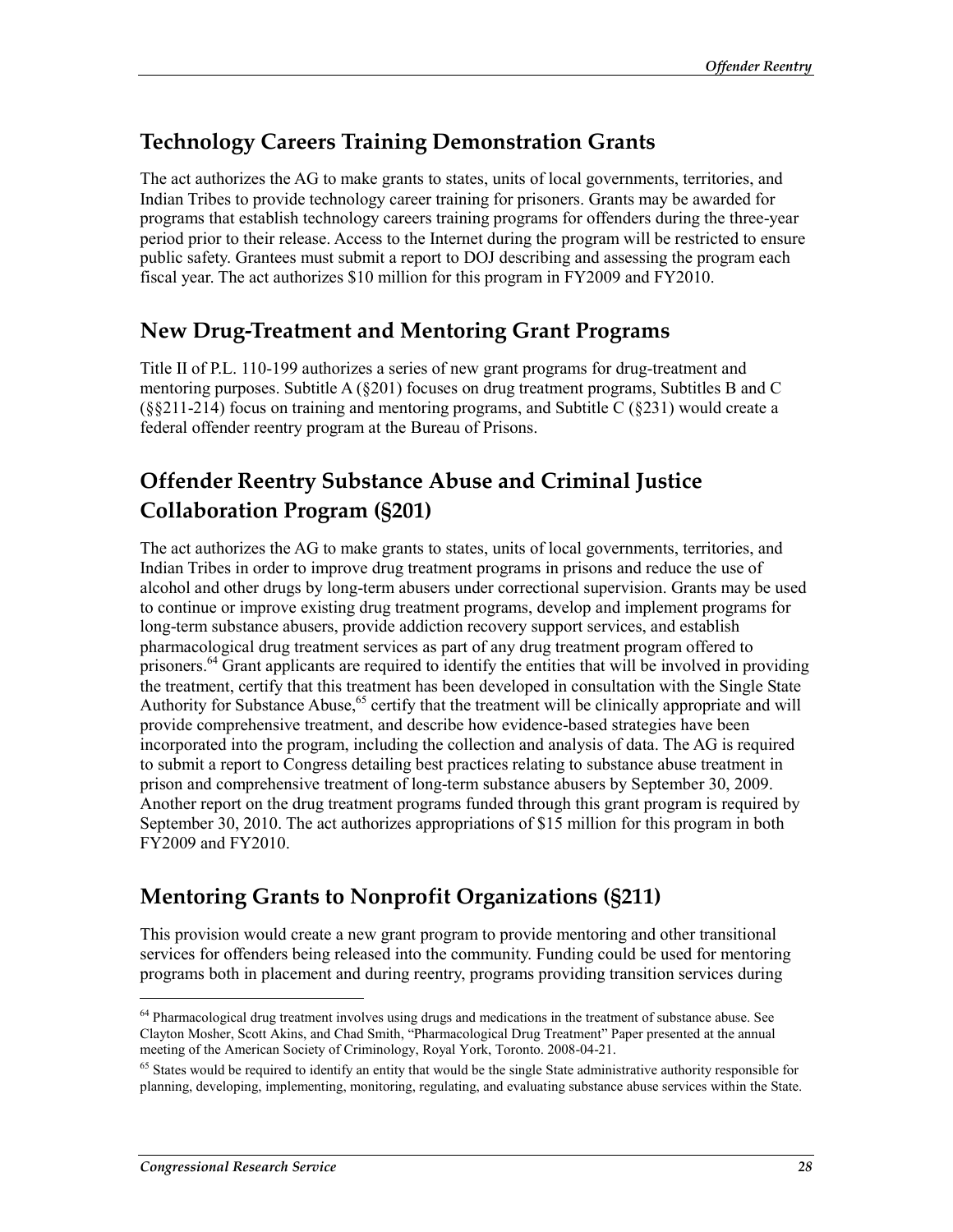reentry, and programs providing training for "offender and victims issues." Priority would be given to applicants providing for the evaluation of their programs, using randomized control trials to the maximum extent feasible. Applicants would be required to identify and report on specific outcome performance measures related to the overall goal of reducing recidivism. The bills would authorize \$15 million in FY2009 and in FY2010 for these grants.

## **Responsible Reintegration of Offenders (§212)**

The act authorizes the Secretary of Labor to make grants to non-profit organizations to provide a wide array of mentoring, job training and job placement services, and other comprehensive transitional services. Grants may not be used to provide substance abuse treatment, mental health treatment, or housing services; however, grants can be used to coordinate with other entities providing these services. Applications for the program must identify the specific eligible area that will be served and the need for support in this area and describe the services that will be provided, the partnerships that have been established with the criminal justice system and housing authorities, and how other sources of funding will be leveraged to provide support services. In order to be eligible for funding, programs must be located in urbanized areas or clusters (as determined by the Bureau of the Census) that have a large number of prisoners returning to the community and high recidivism rates (however, no definitions for a large number of returning prisoners or high recidivism rates are provided). To be eligible for the program, offenders would be at least 18 years old, have no prior adult convictions or convictions for violent or sex-related offenses, and have been released from prison no more than 180 days before they begin participating in the grant program.<sup>66</sup> Not more than 15% of the grant may be used to pay for administrative costs. The act authorizes \$20 million in appropriations for the Secretary of Labor to carry out this section in both FY2009 and FY2010; up to 4% of the appropriation may be used to provide technical assistance.

### **Bureau of Prisons Policies on Mentoring Contacts (§213)**

This provision directs the Director of the Bureau of Prisons (BOP) at DOJ to adopt and implement a policy by July 9, 2009, to ensure that mentors working with incarcerated offenders are permitted to continue providing their services to the offender after their release from prison. The Director is required to submit a report to Congress concerning this policy's implementation by September 20, 2009.

### **Bureau of Prisons Policies on Chapel Library Material (§214)**

The Director of the BOP is required to discontinue the Standardized Chapel Library project, or any other project that compiles, lists, or restricts prisoner access to materials provided by chapel libraries by May 9, 2008. Exceptions are made for materials that incite, promote, or suggest violence and materials prohibited by law.

<sup>&</sup>lt;sup>66</sup> Grantees may exempt 10% of their clients from this 180-day requirement.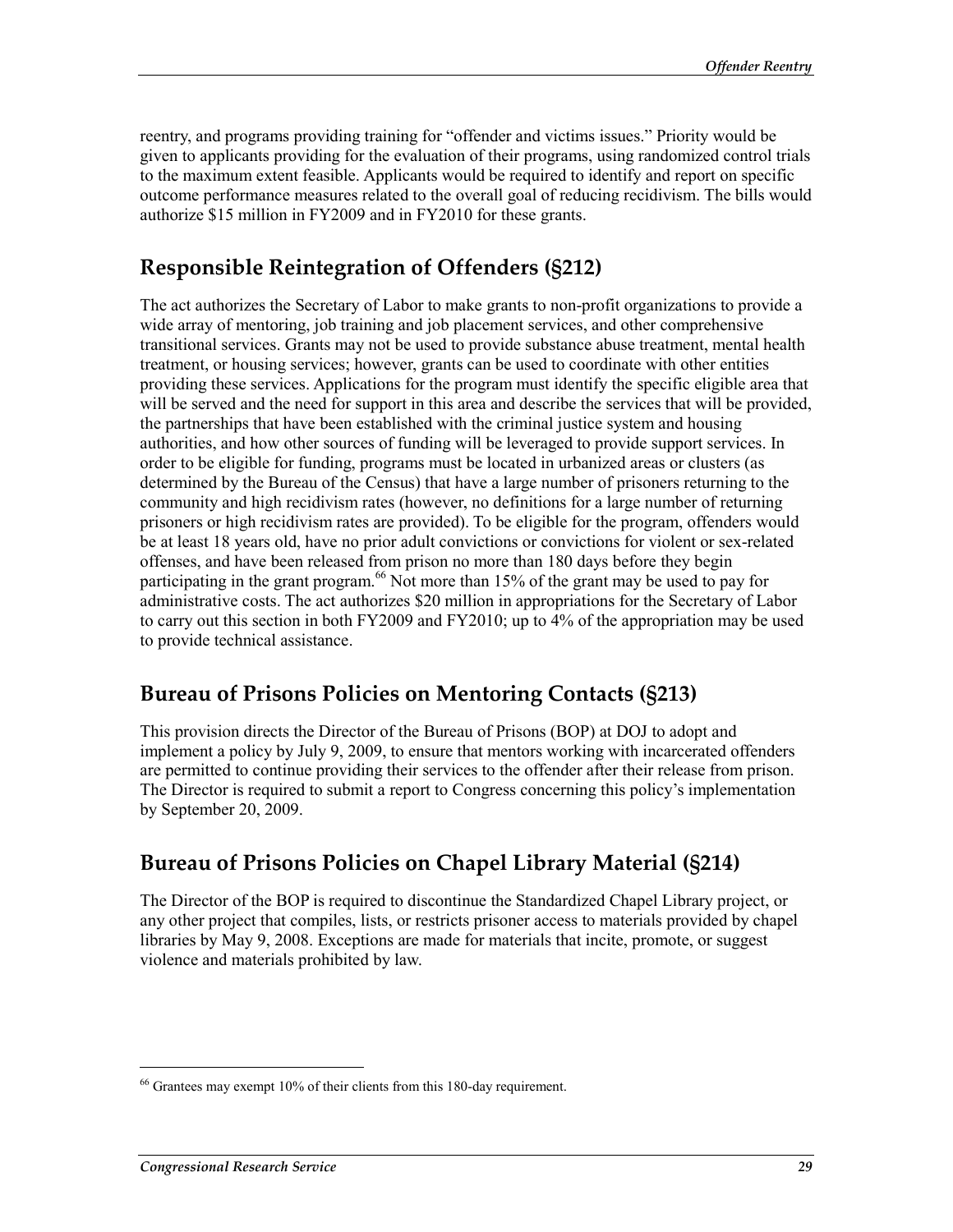### **Federal Prisoner Reentry Program (§231)**

The act establishes a prisoner reentry program within the BOP. BOP is required to create a federal prisoner reentry strategy that will

- assess each prisoner's skill level at the beginning of their prison term (including academic, vocational, health, cognitive, interpersonal, daily living, and other related skills);
- create a skills development plan for prisoners to be carried out during their term of imprisonment;
- determine program assignments for prisoners based on the needs identified by the assessment;
- give priority to the reentry needs of high-risk populations, including sexoffenders, career criminals, and prisoners with mental health problems;
- coordinate and collaborate with other criminal justice, community-based, and faith-based organizations;
- collect information about a prisoner's family relationships and parental responsibilities; and
- provide incentives for prisoners to participate in skills development programs.

Incentives for prisoners to participate in skills development programs include allowing offenders to spend the maximum amount of time in community confinement facilities. Additionally, BOP is required to assist offenders in obtaining identification prior to their release.

The act modifies current law to include a number of new duties for the Director of BOP. These new duties include the establishment of prerelease planning procedures for all federal offenders that help prisoners apply for federal and state benefits prior to their release, and the establishment of reentry planning procedures to provide federal offenders with information in a number of reentry-related areas. BOP is required to establish and implement a system that will allow it to quantitatively track progress in responding to the reentry needs of its inmates and to provide an annual report to the House and Senate Committees on the Judiciary concerning its progress. An annual report is also required containing recidivism statistics for federal prisoners, including information concerning the relative recidivism rates of offenders participating in major inmate programs. After the initial report establishes a baseline recidivism rate for BOP ex-offenders, the act establishes 5- and 10-year goals of 2% and 5% reductions in this rate, respectively.

BOP is further required to ensure that the United States Probation and Pretrial Services System has medical information for inmates scheduled for release in order to create supervision plans that address the medical and mental health care needs of ex-offenders, and to ensure that each prisoner in community confinement has access to medical and mental health care.

In addition to the offender reentry program established above, the act also establishes two new programs within BOP:

• A pilot program within BOP to determine the effectiveness of allowing certain elderly, non-violent offenders to serve the remainder of their sentences on home detention. In order to be eligible for this program, offenders would have to be 65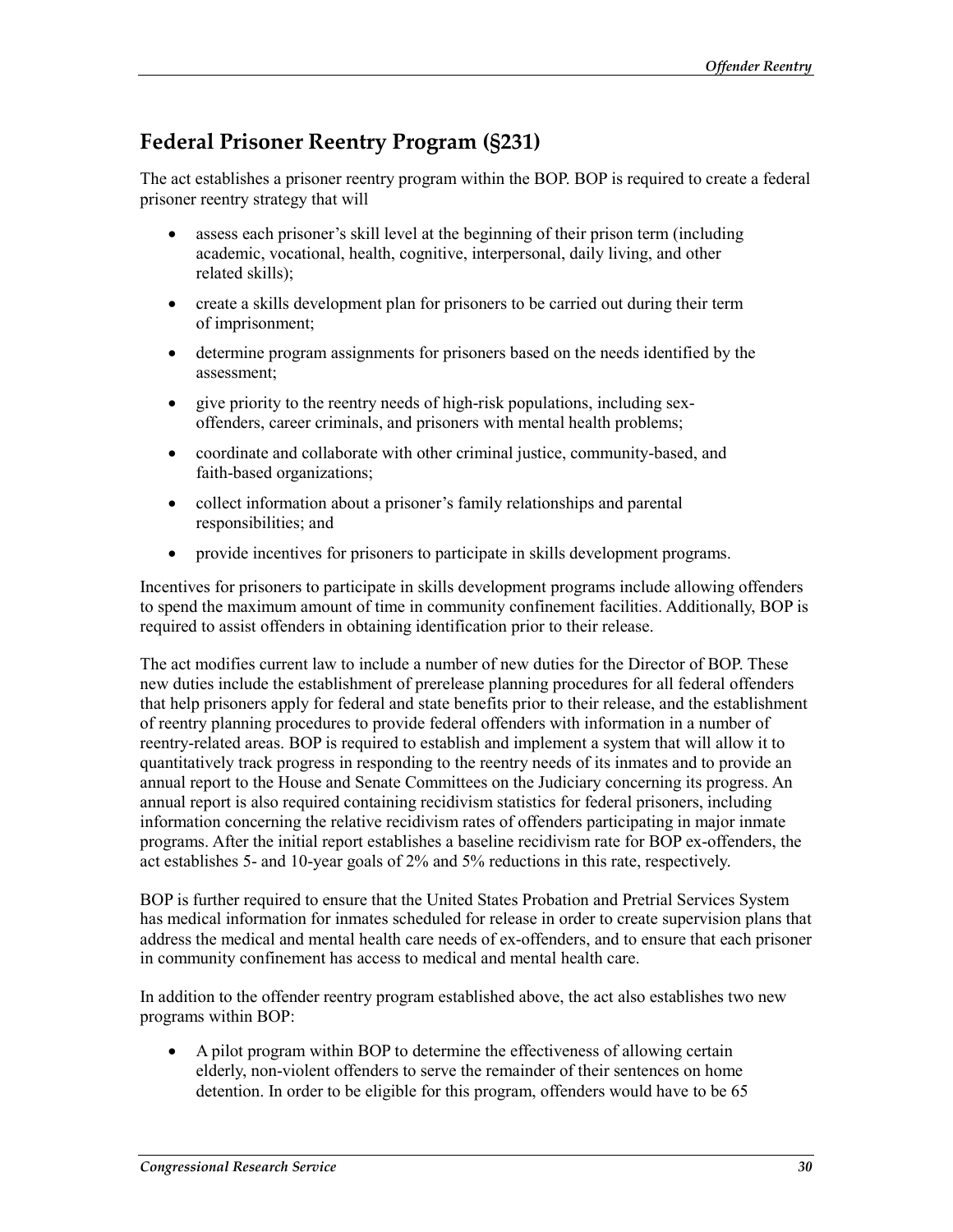years old or older and have never been convicted of a violent or sex-related crime or given a life-sentence, among other things.

• A program to provide satellite tracking of certain high-risk individuals after their release from prison, in conjunction with the use of graduated sanctions, the provision of reentry related services, and the involvement the offender's family, a victim advocate, and the victim. The act authorizes \$5 million for this purpose in FY2009 and in FY2010.

### **Offender Reentry Research (§241)**

The act allows, but does not direct, the National Institute of Justice to conduct research into offender reentry. This research may include a study identifying the number and characteristics of children with incarcerated parents and their likelihood of engaging in criminal activity, a study identifying mechanisms to compare recidivism rates between states, and a study on the characteristics of individuals released from prison who do not recidivate.

The act also allows, but does not direct, the Bureau of Justice Statistics to conduct research on offender reentry. This research may include an analysis of the populations that present unique reentry challenges, studies to determine the characteristics of individuals who return to prison (including which individuals pose the highest risk to the community), annual reports on the profile of the population leaving detention and entering the community, a national recidivism study every three years, and a study of post incarceration supervision (e.g., parole) violations.

### **Grants to Study Post-Incarceration Supervision Violations (§242)**

This provision creates a new grant program to fund state studies aimed at improving datacollection on offenders who have their post-incarceration supervision revoked in order to better identify which individuals pose the greatest risk to the community. In order to receive funding, states have to certify that their program would collect "comprehensive and reliable data" and have to provide this data to the Bureau of Justice Statistics.

### **Addressing the Needs of Children of Incarcerated Parents (§243)**

This provision directs the AG to collect data and develop best practices concerning the communication and coordination between state corrections and child welfare agencies, especially as they relate to the safety and support of children of incarcerated parents. The best practices developed should include policies, procedures, and programs that could be used to safeguard the parent-child bond during incarceration and assist incarcerated parents in planning for the future and well being of their children.

## **Study of Effectiveness of Depot Naltrexone for Heroin Addiction (§244)**

The act authorizes the AG, acting through the National Institute of Justice, to make grants to public and private research entities to evaluate the effectiveness of depot naltrexone for the treatment of heroin addiction. In order to be eligible for funding, research entities must demonstrate that they conduct research in a public or private institution of higher education, that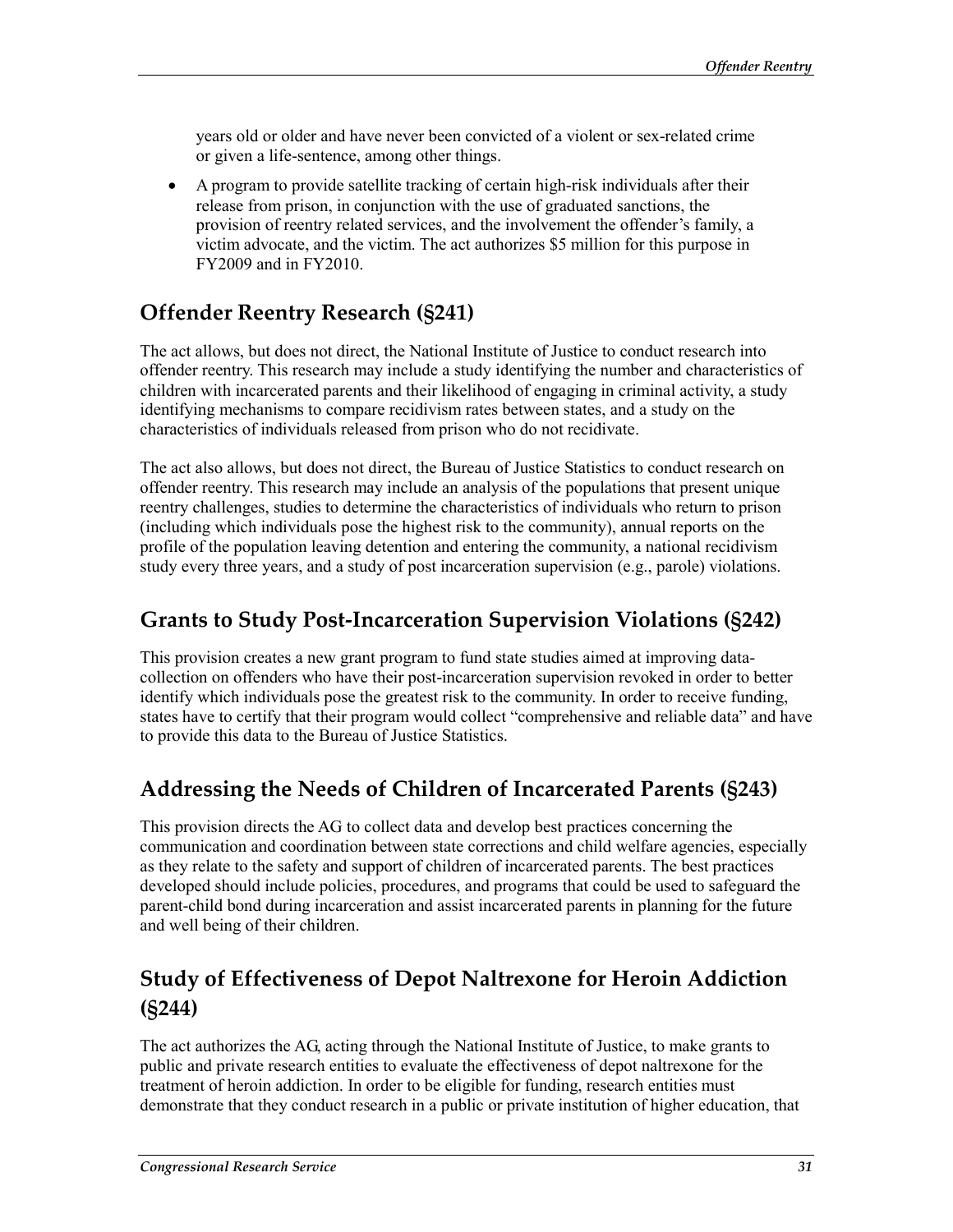they plan to work with parole or probation officers for offenders under court supervision, and that they will use randomized control trials to evaluate their programs. Grantees are required to submit reports to DOJ describing and assessing the uses of their grant.

### **Authorization of Appropriations for Research (§245)**

The act authorizes \$10 million in both FY2009 and FY2010 to carry out the research programs authorized by §§241-244.

## **Clarification of Authority to Place Prisoner in Community Corrections (§251)**

This provision would require the Director of the BOP to ensure, to the extent practicable, that prisoners within the federal correctional system spend up to a year at the end of their sentence focusing on their reentry into the community. As part of this practice, BOP would be authorized to transfer offenders to community correctional facilities or to home confinement (for the shorter of the last 10% or six months of their sentence). The provision would also give BOP the discretion to disregard a court's order that an offender serve part of his sentence in a community correctional facility.

### **Residential Drug Abuse Program in Federal Prisons (§252)**

The act replaces the current definition of a residential drug abuse program with language defining such a program as a course of individual and group activities and treatment lasting at least six months in residential treatment facilities that are set apart from the general prison population. The act also stipulate that this treatment can include pharmacotherapies that extend beyond the sixmonth period.

## **Contracting for Services for Post-Conviction Supervision of Offenders (§253)**

This provision would give the Director of the Administrative Office of the United States Courts the authority to enter into contracts with public and private agencies to monitor and provide a wide array of services to offenders in the community to promote their reintegration.

### **Extension of National Prison Rape Elimination Commission (§261)**

The act extends the authorization for the National Prison Rape Elimination Commission<sup>67</sup> from three years to five years.

 $67$  42 U.S.C. 15606(d)(3)(A).